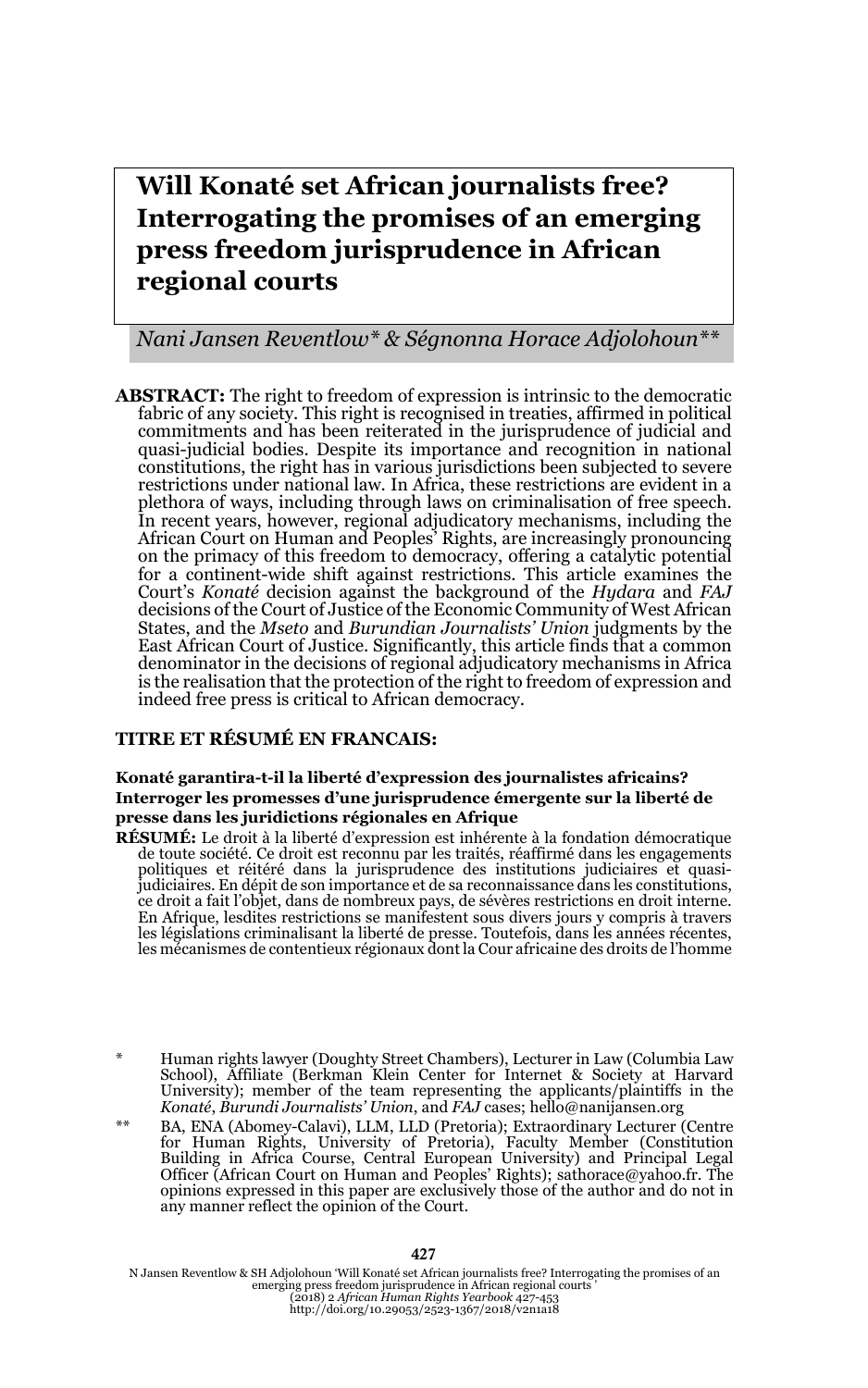#### 428 *Jansen Reventlow & Adjolohoun/Interrogating the promises of an emerging press freedom*

et des peuples se prononcent de plus en plus sur l'importance de cette liberté pour la démocratie, offrant un potentiel catalytique en vue d'un mouvement contre les restrictions à l'échelle continentale. Le présent article examine l'arrêt *Konaté* de la Cour africaine dans une étude comparée avec ceux rendus par la Cour de justice de la Communauté Economique des Etats d'Afrique de l'Ouest dans les affaires *Hydara* and *FAJ* et par la Cour de justice de la Communauté d'Afrique de l'Est dans les affaires *Mseto* et *Burundian Journalists' Union*. De manière notable, l'article conclut que le dénominateur commun des décisions rendues par les mécanismes de contentieux régionaux en Afrique est la conscience que la protection du droit à la liberté d'expression et, en effet, de la liberté de presse, sont des éléments fondamentaux pour la démocratie en Afrique.

**KEY WORDS:** ECOWAS Community Court of Justice, East African Court of Justice, freedom of speech, freedom of expression, journalists, African Court on Human and Peoples' Rights, democracy, Konaté

#### **CONTENT:**

| $\overline{2}$ | A wide international normative consensus for freedom of expression 429                |  |
|----------------|---------------------------------------------------------------------------------------|--|
| 3              |                                                                                       |  |
|                | 3.1                                                                                   |  |
|                | An expansive approach to the judicial protection of freedom of expression  441<br>3.2 |  |
|                | 3.3                                                                                   |  |
| $\mathbf{A}$   |                                                                                       |  |
|                |                                                                                       |  |

# **1 INTRODUCTION**

The finding of the African Court on Human and Peoples' Rights (African Court) in the matter of *Issa Lohé Konaté v Burkina Faso*<sup>1</sup> epitomises a broad consensus in international human rights jurisprudence to limit the criminalisation of speech to the most serious circumstances.2 The Court held as follows:3

Apart from serious and very exceptional circumstances, for example, incitement to international crimes, public incitement to hatred, discrimination or violence or threats against a person or a group of people, because of specific criteria such as race, colour, religion or nationality, the Court is of the view that the violations of laws on freedom of speech and the press cannot be sanctioned by custodial sentences, without going contrary to the above provisions.

Despite its constitutional protection in the era of the so-called third wave of democratisation,<sup>4</sup> freedom of expression has faced severe restrictions entrenched in penal codes across Africa. The overall pace of decriminalisation of speech has been slow with only a few countries, such as Gabon, Ghana, Kenya, Lesotho, South Africa and Zimbabwe, having taken steps in the right direction.<sup>5</sup>

5 Eg, Ghana enacted the Criminal Code (Repeal of Criminal Libel and Seditious Libel Laws) (Amendment) Act 602 of 2001 on 2 August 2001, which

<sup>1</sup> African Court (5 December 2014, merits) (*Konaté* case).

<sup>2</sup> See eg *Media Rights Agenda & Others v Nigeria* (2000) AHRLR 200 (ACHPR 1998) para 74; *Gavrilovici v Moldavia* ECHR (15 December 2009) para 60; *Tristant Donoso v Panama* IACHR (27 January 2009) para 20; *Jacqueline Okuta & Another v Attorney-General & Others* (2017) eKLR.

<sup>3</sup> *Konaté* case (n 1) para 165.

<sup>4</sup> The term was coined by political scientist SP Huntington *The third wave: democratisation in the late twentieth century* (1991).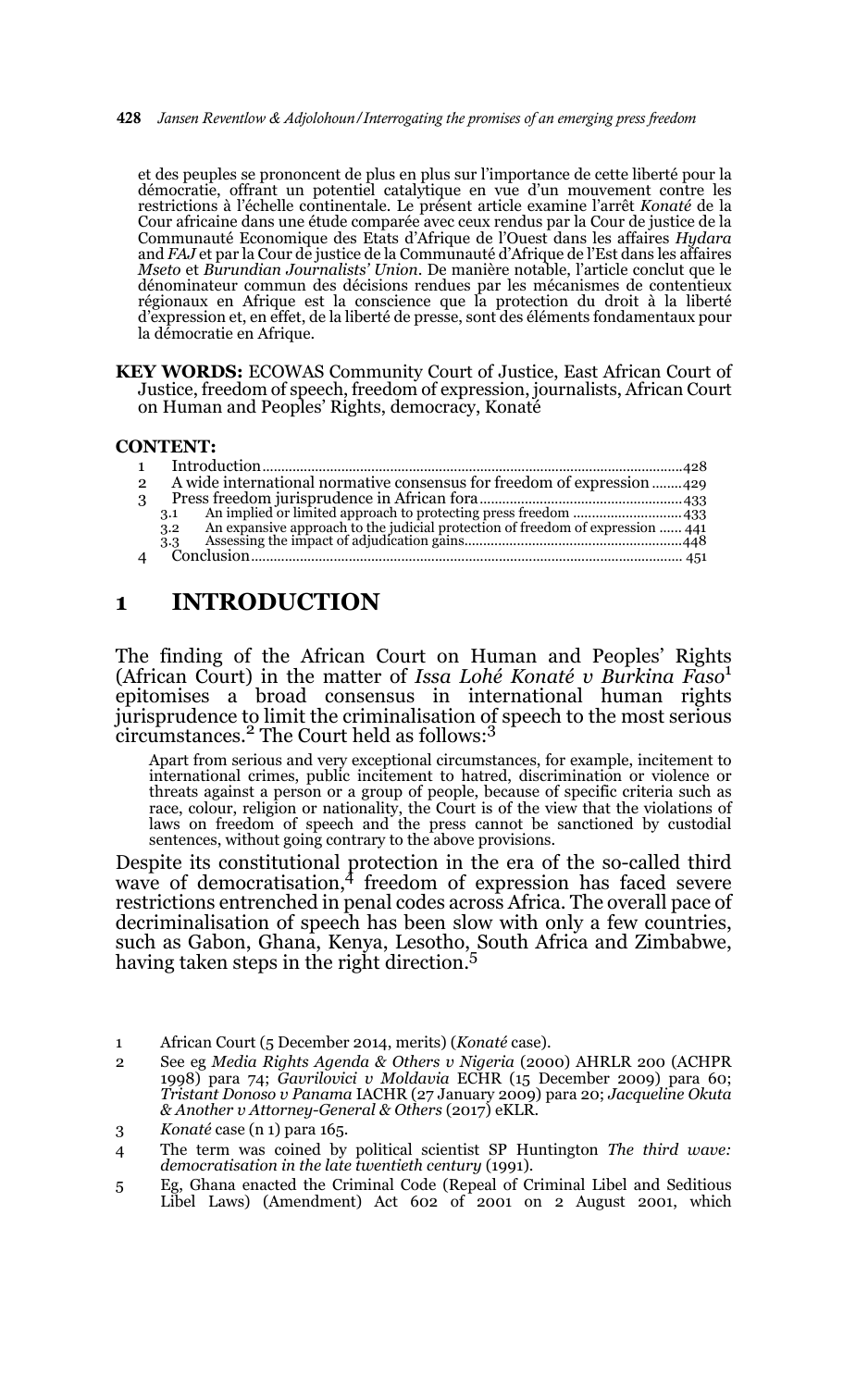Against this landscape, recent developments in regional adjudicatory fora have brought excitement and hope. Alongside relentless advocacy observed around the continent, active and strategic litigation has led to unprecedented decisions in the Economic Community of West African States (ECOWAS) Court of Justice, the East African Court of Justice and the African Court. Seen through an optimist's lens, these decisions could be perceived as resolving the jurisdictional weaknesses of the African Commission on Human and Peoples' Rights (African Commission) in adjudicating similar matters.

In light of the 'spill-over' function generally associated with international strategic litigation, there is a need to assess the extent to which these leading regional pronouncements have brought to bear the promise of resolving the quandary of (re)criminalisation of speech in Africa.

In the next section we recall the importance of freedom of expression in the construction of open and democratic societies and the international normative standards protecting the enjoyment of that right. In the following section we showcase important recent jurisprudential developments in African regional courts and the potential they hold for a continent-wide shift in approach. Before concluding the discussion, we investigate the impact of these developments.

# **2 A WIDE INTERNATIONAL NORMATIVE CONSENSUS FOR FREEDOM OF EXPRESSION**

Leading freedom of expression writers have described the right as a critical building block of democratic societies.6 This view has also enjoyed global consensus not only through legal instruments, but also in soft law, jurisprudence and political commitments.

From a normative standpoint, the right is strongly protected under both international and national standards. First, the International Covenant on Civil and Political Rights (ICCPR)<sup>7</sup> and the Universal Declaration of Human Rights (Universal Declaration)8 both protect

- 6 A Meiklejohn *Political freedom: the constitutional powers of the people* (1960); E Barendt *Freedom of speech* (2009) 18.
- 7 International Covenant on Civil and Political Rights (16 December 1966), UN Doc A/6316 (1966).
- 8 Universal Declaration of Human Rights (10 December 1948), GA Res 217A (III), UN Doc A/810 at 71 (1948).

decriminalised defamation. Kenya took the same stand, albeit through case law, with the judgment of the High Court in the matter of *Jacqueline Okuta & Another v* Attorney-General & Others (2017) eKLR, as did Lesotho in the matter of *Basildon Peta v Minister of Law, Constitutional Affairs and Human Rights & Others*, Constitutional Court of Lesotho, CC 11/2016 (18 May 2018) albeit following legal challenges. In South Africa a process to repeal the common law offence of criminal defamation was started in 2016 with the introduction of a Bill to that end by the ANC.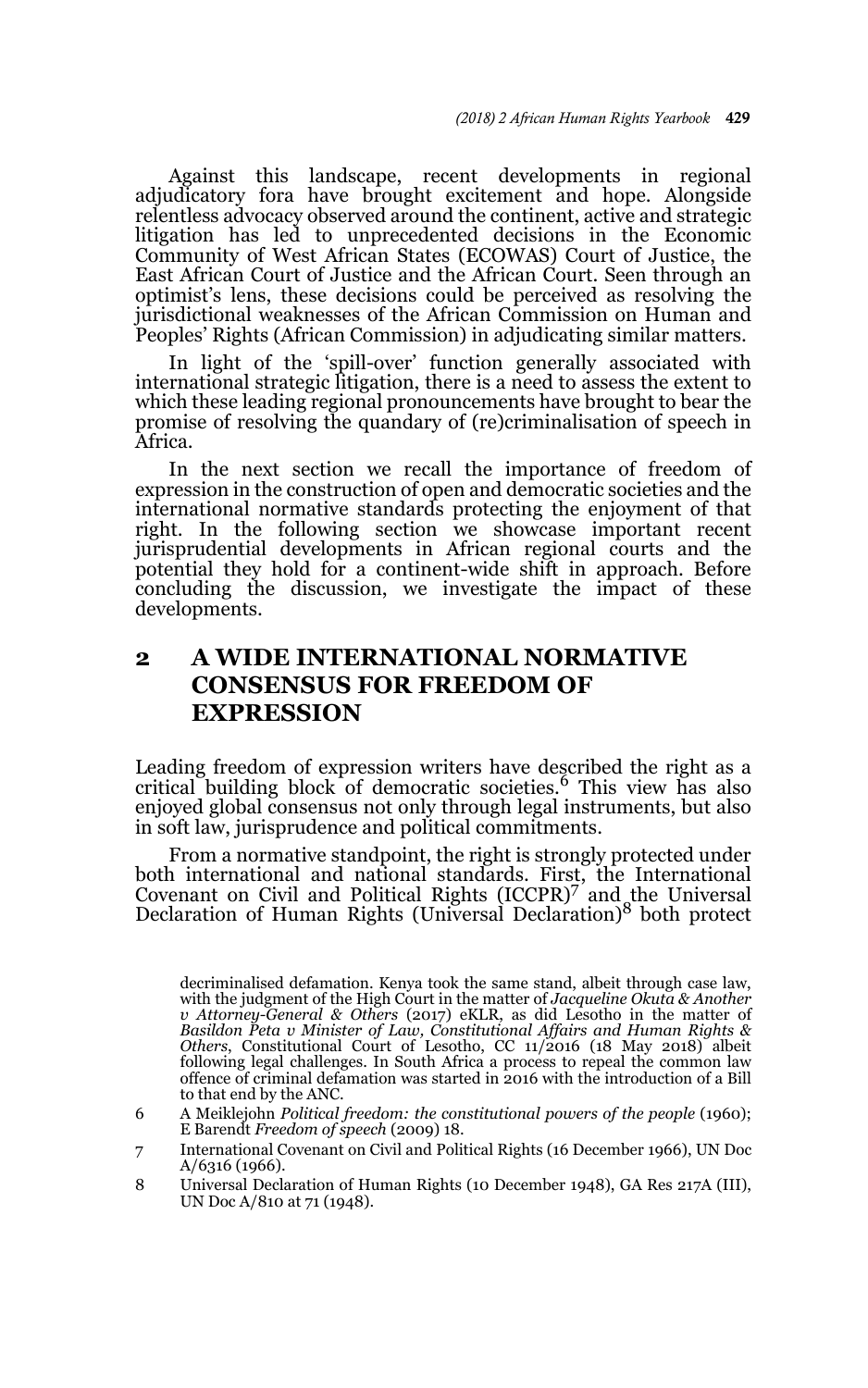freedom of expression in their respective articles 19, and the right is codified in all regional human rights instruments: the African Charter on Human and Peoples' Rights (African Charter) (article 9);<sup>9</sup> the European Convention on Human Rights (article 10);<sup>10</sup> the American Convention on Human Rights (article 13);11 the ASEAN Human Rights Declaration (article 23);<sup>12</sup> and the Arab Charter on Human Rights (article  $32$ ).<sup>13</sup>

Second, in addition to guaranteeing the right in the African Charter, Africa has expressed unequivocal normative commitment to freedom of expression as necessary to achieve major tenets of democracy. Such commitment is exemplified at the continental level through the African Charter on Democracy, Elections and Governance of the African Union (AU), where state parties undertake to '[p]romote freedom of expression, in particular freedom of the press', so as to 'advance political, economic, and social governance'.14 At the sub-regional level, the Revised Treaty of the Economic Community of West African States of 199315 explicitly protects the press in article 66, and in its Protocol on Democracy and Good Governance freedom of the press is listed as one of its constitutional principles.16 The East African Community (EAC) Draft Protocol on Good Governance specifies in article 7(3) that 'the promotion and institutionalisation of democracy, democratisation processes and good governance' shall be achieved amongst other methods by 'creating an enabling environment for the exercise of freedom of expression, association and assembly, *a free and independent media, robust civil society and a strong private sector*<sup>'.17</sup> The Protocol on Culture, Information and Sport of the Southern African Development Community (SADC) includes several provisions protecting freedom of expression of the media and the rights of journalists.18 Finally, virtually all national constitutions protect the right to freedom of expression.<sup>19</sup>

- 9 African Charter on Human and Peoples' Rights (27 June 1981), OAU Doc CAB/ LEG/67/3 rev. 5.
- 10 European Convention for the Protection of Human Rights and Fundamental Freedoms (4 November 1950), ETS 5.
- 11 American Convention on Human Rights (12 November 1969), OAS Treaty Series 36.
- 12 Association of Southeast Asian Nations (ASEAN) Human Rights Declaration (18 November 2012).
- 13 League of Arab States, Arab Charter on Human Rights (15 September 1994).
- 14 Art 27(8) of the African Charter on Democracy, Elections and Governance, 30 January 2007.
- 15 Revised Treaty of ECOWAS, 24 July 1993, 2373 UNTS 233 234.
- 16 Art 1(k) of the Protocol A/SP1/12/01 on Democracy and Good Governance Supplementary to the Protocol relating to the Mechanism For Conflict Prevention, Management, Resolution, Peacekeeping and Security, 2001.
- 17 Copy on file with the authors (our emphasis).
- 18 Arts 1 & 2 (ch 1); arts 3-9, 17-23 (ch 2) of the SADC Protocol on Culture, Information and Sport, 2000.
- 19 A Stone 'The comparative constitutional law of freedom of expression' in T Ginsburg & R Dixon (eds) *Comparative constitutional law. Research handbooks in comparative law* (2011) 406 (our emphasis).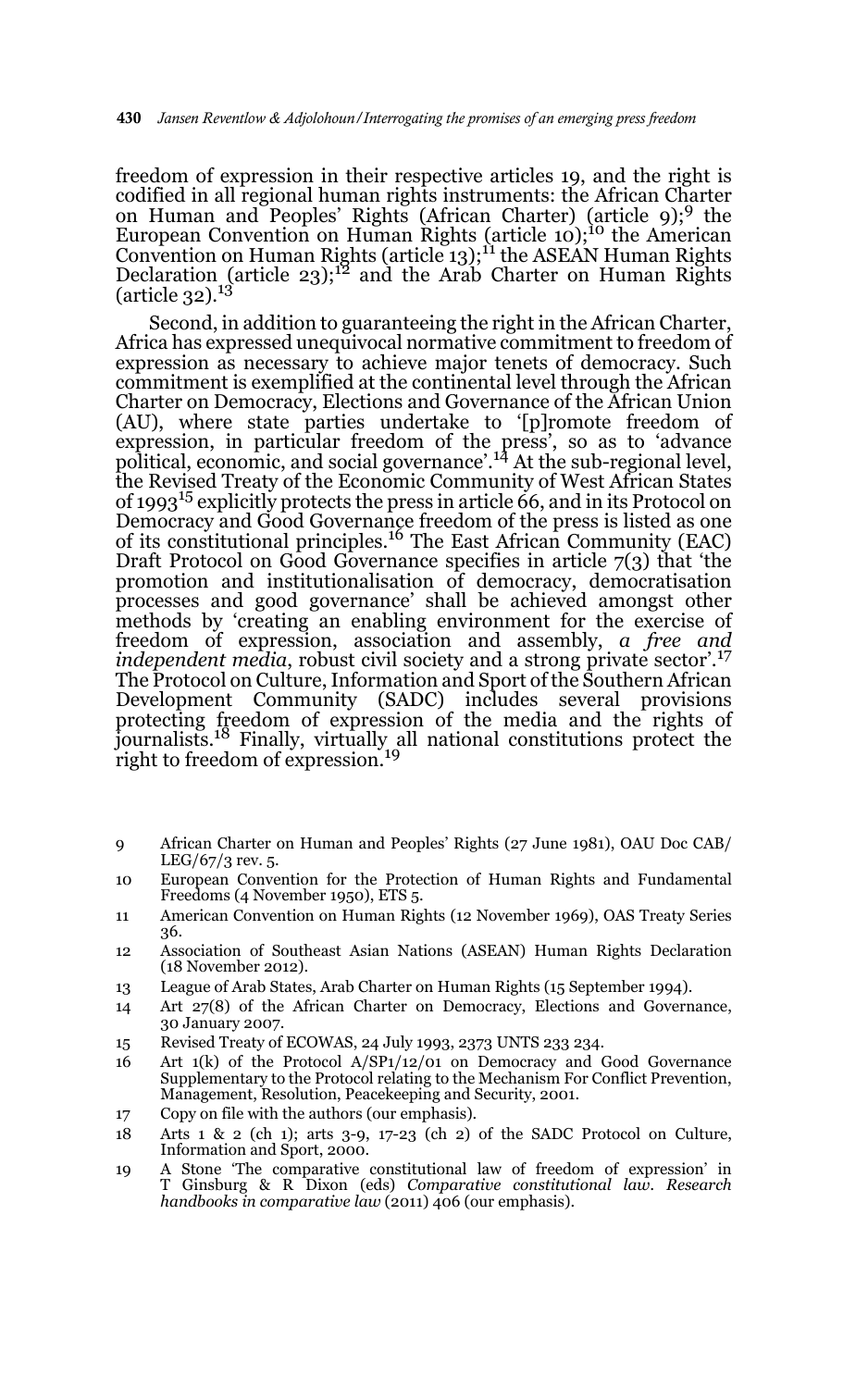The importance of the right to freedom of expression in building democracy has also been asserted through soft law, jurisprudence and political commitments. With respect to soft law, the African Commission's Declaration of Principles on Freedom of Expression in Africa, adopted by resolution in October 2002,20 underlines '*the key role of the media* and other means of communication in ensuring full respect for freedom of expression, in promoting the free flow of information and ideas, in assisting people to make informed decisions and *in facilitating and strengthening democracy*'.21 In its General Comment 34, which is an authoritative statement of its decisions regarding the freedoms of opinion and expression, the United Nations (UN) Human Rights Committee made it very clear that freedom of expression is 'a necessary condition for the realisation of the principles of transparency and accountability that are, in turn, essential for the promotion and protection of human rights', and for the enjoyment of which freedom of expression forms an essential basis.<sup>22</sup> The Committee further stated that '*[a] free, uncensored and unhindered press or other media is essential in any society* to ensure freedom of opinion and expression and the enjoyment of other Covenant rights. *It constitutes one of the cornerstones of a democratic society*.' The free communication of information and ideas about public and political issues between citizens, candidates and elected representatives is essential. This implies '*a free press and other media able to comment on public issues and to inform public opinion without censorship or restraint*'.23 The United Nations Educational, Scientific and Cultural Organisation (UNESCO), in turn, has stated that 'freedom of expression and access to information are crucial building blocks for democracy, development and dialogue'.24

The importance of the role of the media in the realisation of the right to freedom of expression is reflected in the UN Human Rights Committee's decisions, such as that in the case of *Rafael Marquez de Morais v Angola*. 25 The Committee stated that '[a] free, uncensored and unhindered press or other media is essential in any society to ensure freedom of opinion and expression and the enjoyment of other Covenant rights. *It constitutes one of the cornerstones of a democratic society*.'26 Since its early years of adjudication, the European Court of Human Rights (European Court) has viewed freedom of expression as<br>one of the essential foundations of a democratic society.<sup>27</sup> The African Commission echoed the same recognition when it took the view in

- 21 Preamble and art 1(1) (our emphasis).
- 22 United Nations Human Rights Committee, General Comment 34, Article 19: Freedoms of opinion and expression,12 September 2011, UN Doc CCPR/C/GC/ 34, paras 2 & 3.
- 23 General Comment 34 (n 22) paras 13 & 20 (our emphasis).
- 24 UNESCO *Pressing for freedom* (2013) 7.
- 25 *Marques v Angola* Communication 1128/2002 UNHR Committee (2005).
- 26 *Marques* (n 25) para 6.8 (our emphasis).
- 27 See, eg, *Lingens v Austria* ECHR (8 July 1986).

<sup>20</sup> Resolution 222 to modify the Declaration of Principles on Freedom of Expression to include Access to Information and Request for a Commemorative Day on Freedom of Information.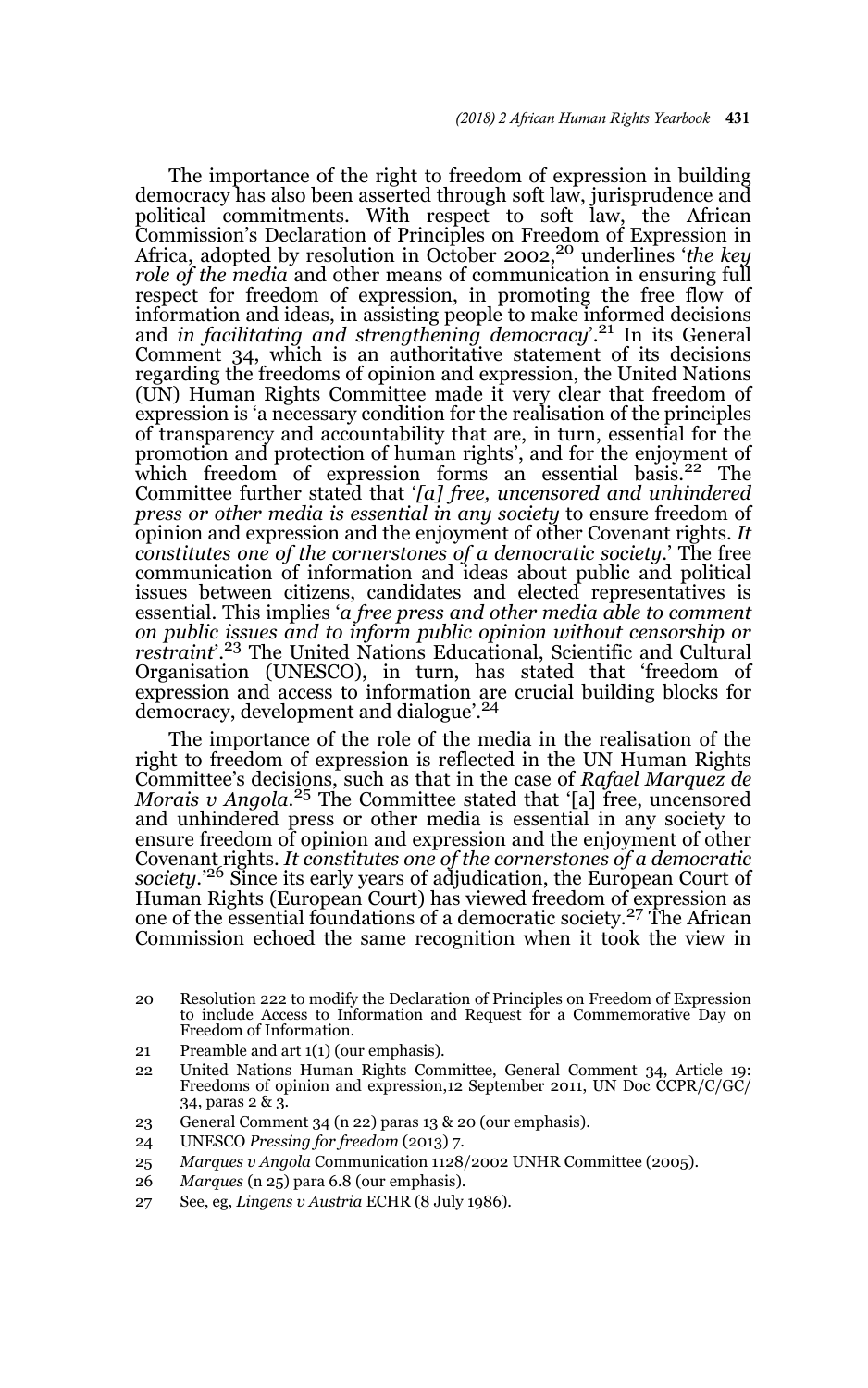*Scanlen and Holderness v Zimbabwe* that '[p]ublic order in a democratic society demands the greatest possible amount of information. *It is the widest possible circulation of news, ideas and opinions as well as the widest access to information by society as a whole that ensures this public order*.'28 The Constitutional Court of South Africa, one of the more free speech-minded courts on the continent, has also underlined the importance of freedom of expression as an instrument – both for the press and others – to advance transparency and thereby enhance democracy by holding that

[freedom of expression] is closely linked to the right to human dignity and helps to realise several other rights and freedoms. Being able to speak out, to educate, to sing and to protest, be it through waving posters or dancing, is *an important tool to challenge discrimination, poverty and oppression. This Court has emphasised the importance of freedom of expression as the lifeblood of an open and democratic society*. 29

While the right to freedom of expression is not absolute, it may only be restricted if specific conditions are met, as set out in article 19(3) of the ICCPR.30 The restrictions must be 'provided by law'; they may only be imposed in the pursuit of protecting the respect for the rights or reputations of others, the protection of national security, public order or public health or morals; and the restriction must conform to the strict tests of necessity and proportionality. These conditions are cumulative: If not all parts of this three-part test are met, a restriction to the right to freedom of expression is not permissible under international law. Article 27(2) of the African Charter and the 2002 Declaration of Principles of Freedom of Expression in Africa set out similar limitations to restrictions on the right to freedom of expression as protected by article 9 of the African Charter,  $31$  and the other regional instruments mentioned above contain similar wording.

This diverse global consensus supports the view that modern democratic societies cannot be achieved without the full exercise and respect for the right to freedom of expression. In Africa, where a number of fragile democracies face recurring challenges such as a weakened rule of law, corruption, and the lack of a robust system of checks and balances, democratisation could become a futile process without freedom of expression and freedom of the press. The exercise by members of the press of their right to freedom of expression enables the free flow of information that allows citizens to inform themselves on matters of public interest and hold their political leaders to account.

- 30 General Comment 34 (n 22) para 22.
- 31 See art I of the African Commission Declaration of Principles on Freedom of Expression in Africa (2002). The provision reads '1 Freedom of expression and information, including the right to seek, receive and impart information and ideas, either orally, in writing or in print, in the form of art, or through any other form of communication, including across frontiers, is a fundamental and inalienable human right and an indispensable component of democracy. 2. Any restrictions on freedom of expression shall be provided by law, serve a legitimate interest and be necessary and in a democratic society.

<sup>28</sup> *Scanlen & Holderness v Zimbabwe* (2009) AHRLR 289 (ACHPR 2009) para 110 (our emphasis).

<sup>29</sup> *Print Media South Africa & Another v Minister of Home Affairs & Another* (CCT 113/11) [2012] ZACC 22 (our emphasis).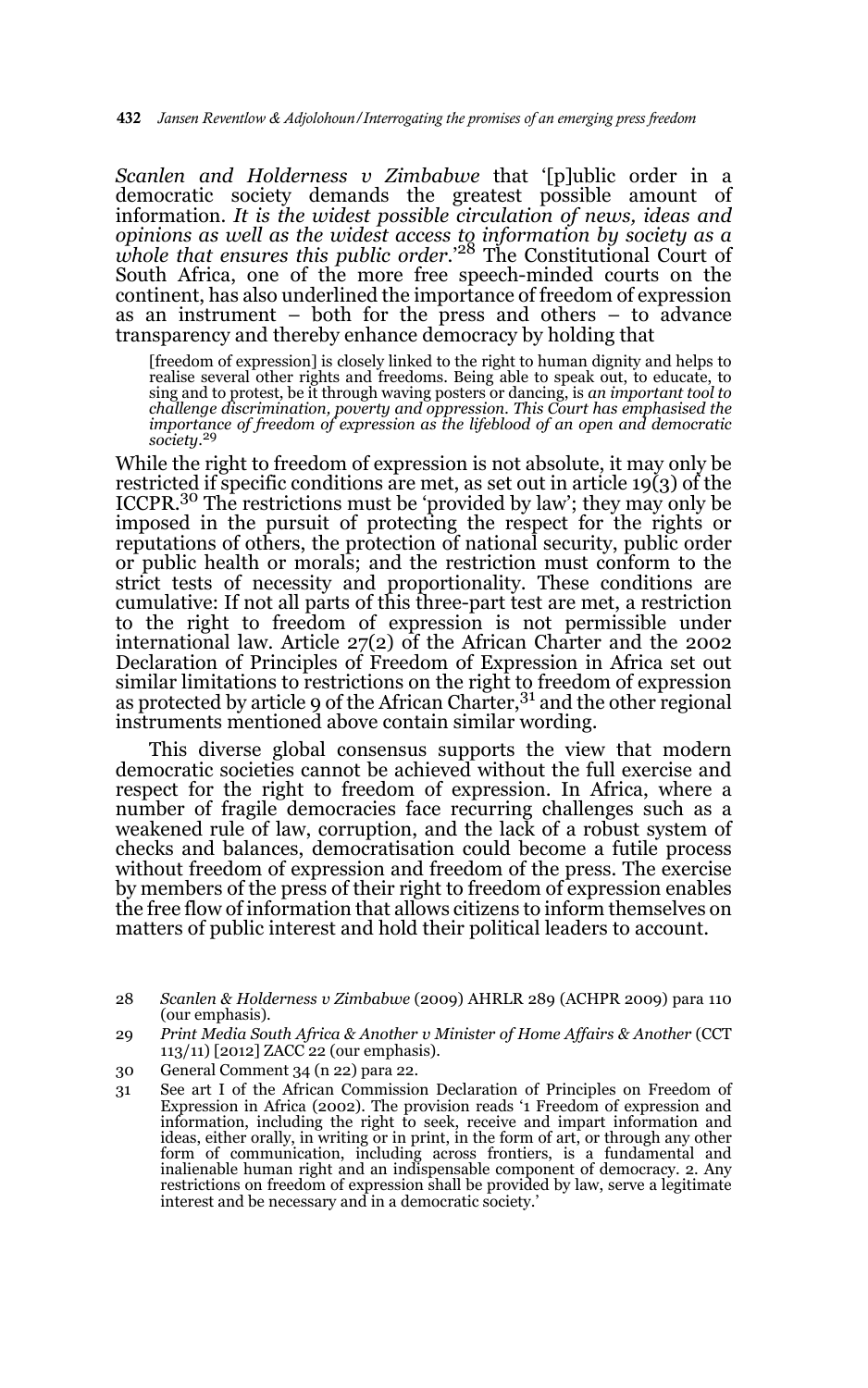Despite broad ratification of the above-mentioned treaties on the continent – ICCPR has been ratified by  $53^{32}$  and the African Charter by 54 AU member states  $33 - 3$  attacks on freedom of expression and journalistic freedom are prevalent in Africa. Recent adjudication of freedom of expression cases in African regional courts, however, shows a trend of litigation that seeks to address the existing gap between normative commitment and actual protection. The following section discusses this jurisprudence and the potential it holds.

# **3 PRESS FREEDOM JURISPRUDENCE IN AFRICAN FORA**

This section will discuss the most relevant and recent decisions on the subject of freedom of the press in a two-step approach. First, we will examine those decisions in which the courts have taken an implied or limited approach to freedom of expression and especially that of the press. Cases discussed under this category illustrate a trend of interpretation and adjudication that is more restrained, which arguably is due to the litigation's historical context in combination with judicial self-restraint.

Second, we will look at subsequent jurisprudence that brings about a more expansive approach to the interpretation and application of international human rights standards relating to freedom of expression and the rights of journalists. This category includes cases that were adjudicated when courts had become more active and case law on press freedom began to build in African regional courts.

# **3.1 An implied or limited approach to protecting press freedom**

### **3.1.1 ECOWAS Court of Justice:** *Manneh v The Gambia* **and**  *Saidykhan v The Gambia*

The cases of *Manneh v The Gambia*34 and *Saidykhan v The Gambia*<sup>35</sup> were both adjudicated by the ECOWAS Court of Justice. The cases form part of a body of case law against The Gambia, many of which cases were filed following human rights abuses committed by the regime of former President Jammeh. The regime was particularly negatively disposed towards the press, with Jammeh having stated at a press

<sup>32</sup> United Nations Office of the High Commissioner for Human Rights; see interactive dashboard on status of treaty ratification http://indicators.ohchr.org/ (accessed 24 August 2018).

<sup>33</sup> African Union, List of countries which have, signed, ratified/acceded to the African Charter on Human and Peoples' Rights https://au.int/en/treaties/ african-charter-human-and-peoples-rights (accessed 7 November 2018).

<sup>34</sup> *Chief Ebrimah Manneh v The Gambia* ECW/CCJ/JUD/03/08 (5 June 2008).

<sup>35</sup> *Musa Saidykhan v The Gambia* ECW/CCJ/JUD/08/10 (16 December 2010).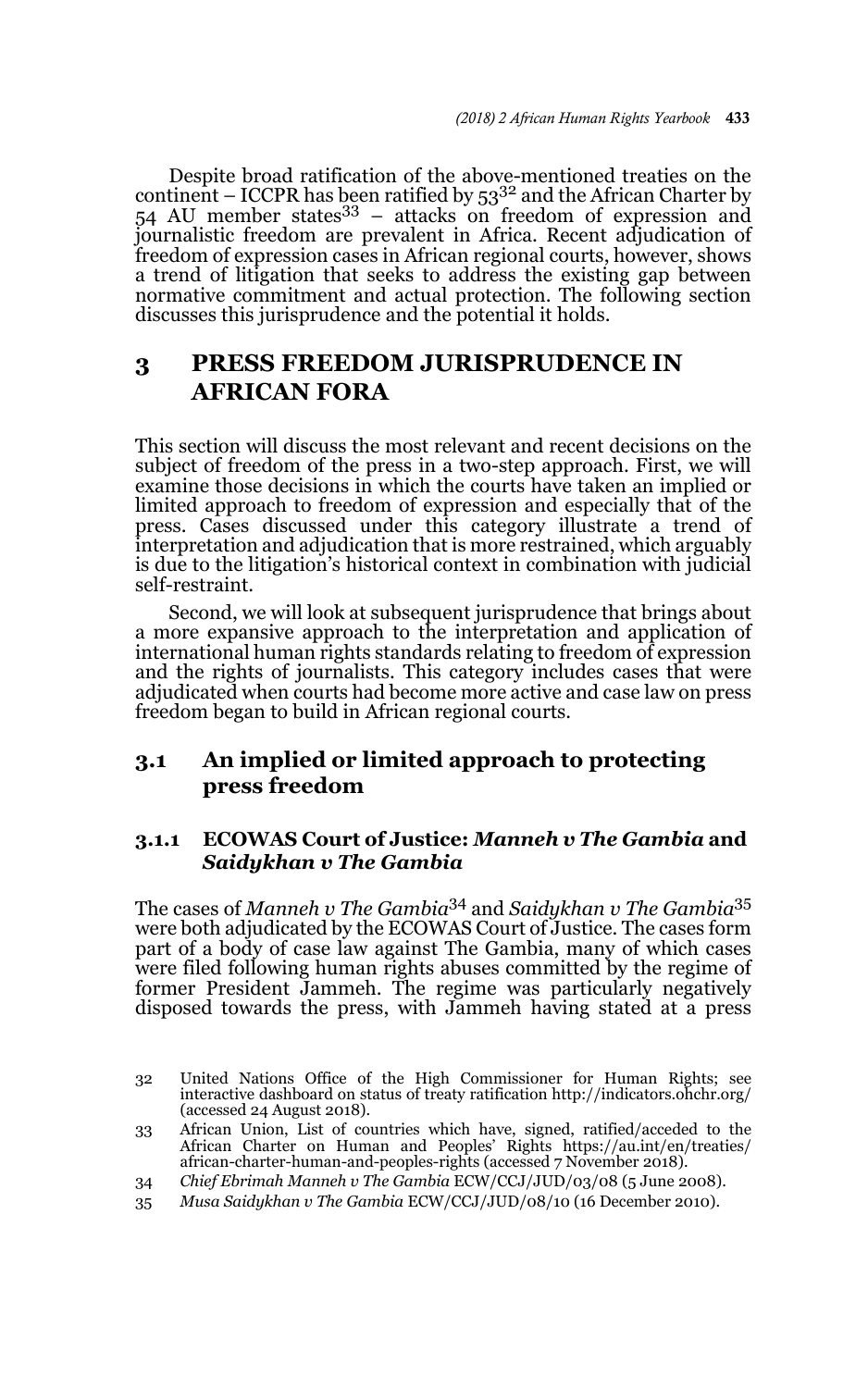conference following his contested 2006 election victory, that 'if I want to ban any newspaper, I will, with good reason'.<sup>36</sup>

In the *Manneh* case, which was decided in 2008, representatives of Gambian journalist Chief Ebrimah Manneh alleged that his arrest in 2006 without a warrant and incommunicado detention without any charge or medical attention by national intelligence agents violated his human rights to security, liberty and dignity guaranteed in articles 5 and 6 of the African Charter.37 The plaintiff himself had sporadically been seen during the first years of his arrest, but has since been considered to have been disappeared by the Gambian regime.<sup>38</sup>

The Court first considered the alleged violation of article 6 of the African Charter. It preliminarily noted that the case was premised mainly on article 6 of the Charter, which protects the right to personal liberty and protection from arbitrary arrest.<sup>39</sup> In determining whether Manneh's arrest and detention were justified, the Court relied on the testimony of three witnesses for the plaintiff. Notably, the plaintiff's submissions were purely factual and did not make a case for a violation of article 6 of the Charter in the context of freedom of expression or the right of journalists to perform their duties free from fear and undue restrictions.<sup>40</sup> Without delving into such considerations either, the Court moved on to examine the violation of article 7 of the Charter, which had neither been invoked by the plaintiff, nor mentioned by the Court in framing the issue for determination. In reaching the conclusion that the respondent state had violated both articles 6 and 7 of the Charter, the Court relied solely on the fact that the respondent state had not properly disputed the alleged human rights violations: 'All these facts stand uncontroverted, and they appear credible so the Court accepts them.'41

In considering the plaintiff's claim of a violation of his right to dignity as protected by article 5 of the African Charter, the Court began by identifying the enjoyment of this right and the right to 'political or any opinion' as 'core rights' that need to be respected and protected<br>without discrimination.<sup>42</sup> However, instead of making its determination based on this premise, as one might have expected, the Court surprisingly leaped to finding a violation of the right to liberty and security without further addressing the freedom of expression element it had previously alluded to.43

- 36 BBC News 'Gambian opposition claims fraud' 25 September 2006.
- 37 *Manneh* (n 34) summary of facts, paras 24 & 29.
- 38 See Media Foundation for West Africa 'The Gambia must implement ECOWAS Court judgment on Ebrima Manneh' 4 June 2015 http://www.mfwa.org/countryhighlights/the-gambia-must-implement-ecowas-court-judgment-on-ebrimamanneh/ (accessed 3 September 2018).
- 39 *Manneh* (n 34) para 15.
- 40 *Manneh* paras 18-20.
- 41 *Manneh* para 20.
- 42 *Manneh* paras 24 & 25.
- 43 *Manneh* paras 27 & 28.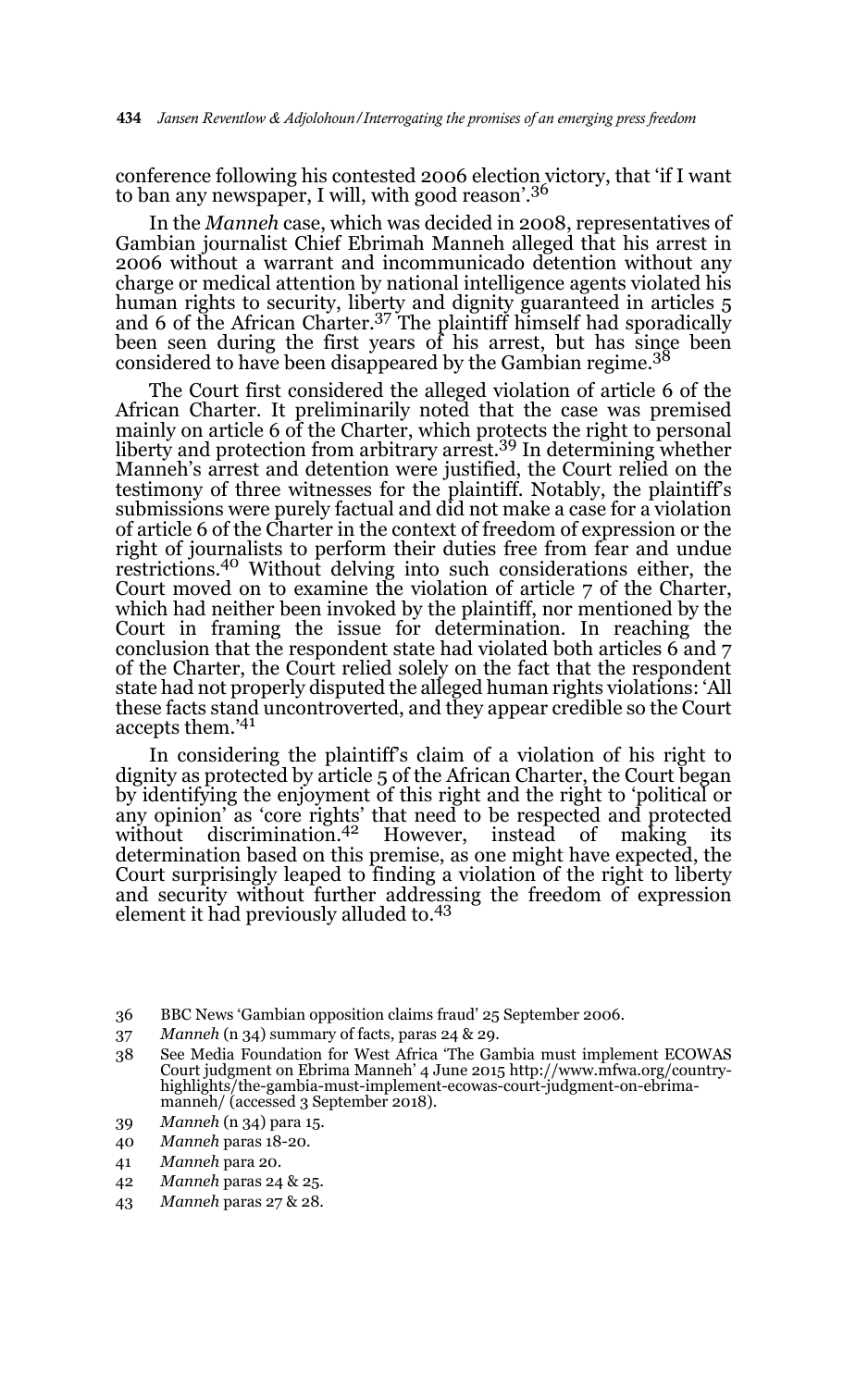The Court did not change its trajectory while examining whether the plaintiff was entitled to monetary compensation. It limited itself to defining the meaning of reparations, establishing causality between the violations it had found and the actions of the respondent state, after which it reverted to comparative jurisprudence to determine the amount of damages.44 Neither the facts referenced, nor the reasoning pointed to consideration by the Court of the fact that the violations had arisen in the context of the plaintiff's work as a journalist. The Court ordered The Gambia to release the plaintiff, to restore his right to free movement and to pay him US \$100 000 in damages.<sup>45</sup> At the time of writing, Manneh has not been released, his whereabouts not been made<br>public, nor have full damages been paid to his relatives.<sup>46</sup> The Gambian government so far has denied having him in its custody, and there have been contradictory statements as to whether or not Manneh is still alive.<sup>47</sup>

The *Manneh* case was not explicitly framed as a press freedom case. As such the only nexus to freedom of expression and its application to the media and journalists was the plaintiff himself. It may be rightly argued that the case as made by the plaintiff was not one of a violation of his right to freedom of expression as protected under article 9(2) of the African Charter and article 66 of the ECOWAS Revised Treaty. While it was obvious that agents of the respondent state subjected the plaintiff to the established violations because of his work as a journalist, the plaintiff's complaint did not invoke any relevant provisions, namely, article 9 of the African Charter and article 66 of the ECOWAS Treaty, to support such a claim. While the Court itself mentions in its reasoning the element of 'political opinion', it did not pursue this line of reasoning further in its findings.

Although the subsequent case of *Saidykhan v The Gambia*, decided two years later by the Court in 2010, did not yield more explicit findings on the issue of freedom of expression, the evidence presented in the case brought the matter closer to the subject matter of press freedom. Following the publication in his newspaper of the names of the alleged masterminds behind the 21 March 2006 *coup* in The Gambia, Gambian journalist Musa Saidykhan was arrested by military and police agents without an arrest warrant. He was taken to the headquarters of the National Intelligence Agency and detained incommunicado for 22 days,

- 44 *Manneh* paras 29-40.
- 45 *Manneh* para 44.

<sup>46</sup> Partial payment was reported to have been made in 2018; see Media Foundation for West Africa 'Justice at last: Gambia finally pays compensation to families of Ebrima Manneh and Deyda Hydara' (5 June 2018).

<sup>47</sup> In 2011 The Gambia's Justice Minister stated in two different interviews that Manneh was alive; see Committee to Protect Journalists 'Gambian minister should disclose Manneh's fate' 11 October 2011 https://cpj.org/2011/10/gambian-justice-minister-should-disclose-mannehs-f.php (accessed 2 September 2018), while earlier the same year Jammeh referred in public statements to Manneh's case as 'a death'; see Committee to Protect Journalists 'Jammeh to news media: I set limits on press freedom' 23 March 2011 https://cpj.org/blog/2011/03/ jammeh-to-news-media-i-set-limits-on-press-freedom.php (accessed 2 September 2018).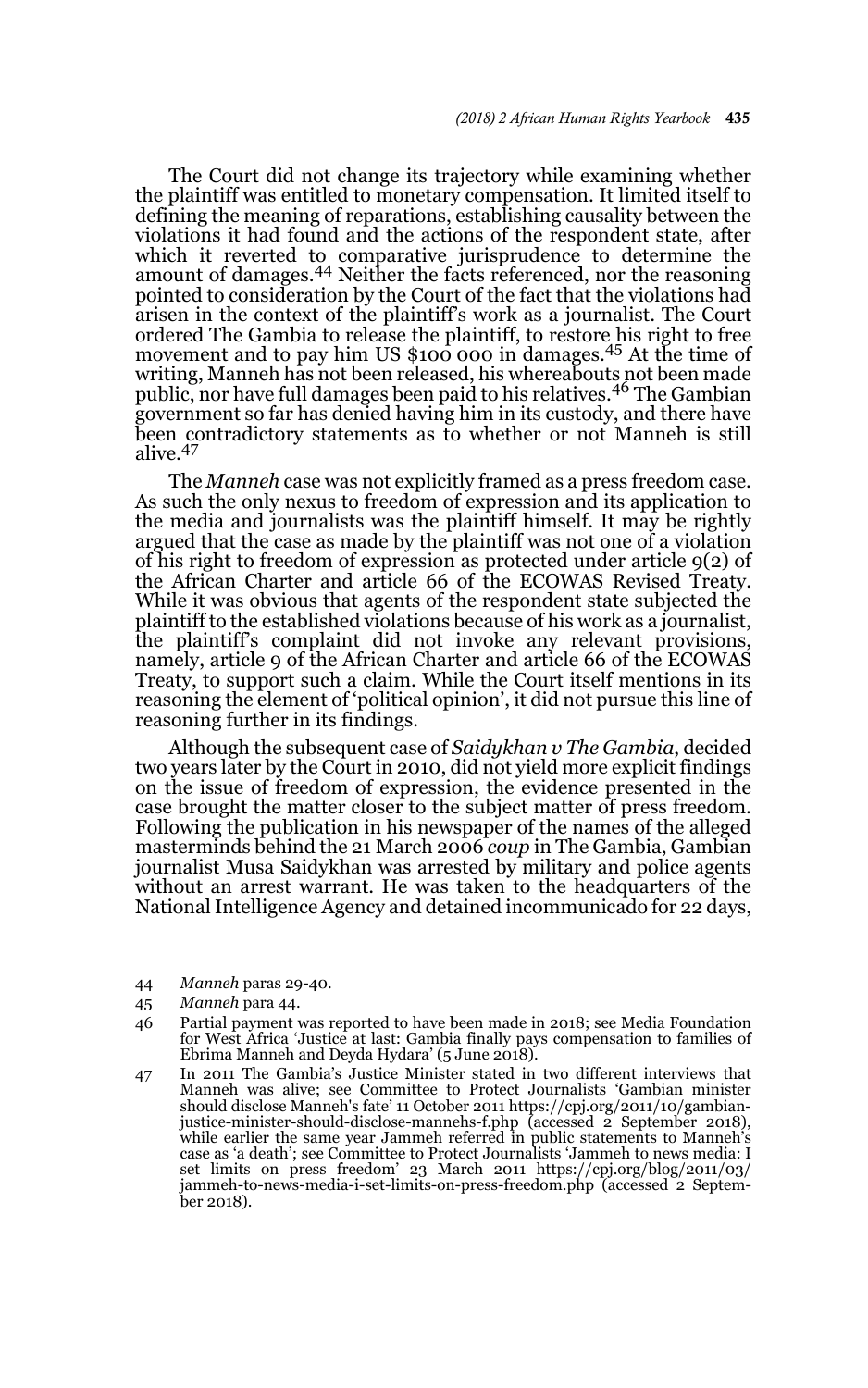during which time he was tortured. Security agents continued to shadow him after he had been released, and the plaintiff decided to flee The Gambia together with his wife.

In determining whether or not the plaintiff had been arrested and detained by agents of the respondent state, the Court relied on the plaintiff's statement on the reason for his arrest and torture, which he asserted had been the publication in his newspaper.<sup>48</sup> The Court further based its finding on the respondent state's response, which argued that, had its agents arrested the plaintiff, they would have been justified to do so since the latter had admitted to said publication.<sup>49</sup>

The Court considered three other issues, namely, whether or not the plaintiff was tortured while in detention; whether or not he sustained any harm or injury, physical or otherwise; and whether or not the plaintiff was entitled to damages or compensation from the respondent state. Having found that the plaintiff's rights were violated, the Court ordered the respondent state to pay the amount of US \$200 000 in damages.<sup>50</sup>

It may be argued that, as opposed to *Manneh*, the *Saidykhan* case sought to profile the matter as one of press freedom. References to that effect include the plaintiff stating during the public hearing that 'soldiers of the respondent constrained him to commit to stop practising journalism, which he declined';51 that he was arrested and tortured 'because he published a piece on the said *coup'*. 52 Despite these references and the findings, the *Saidykhan* judgment ultimately only found violations of the rights to liberty, security and fair trial protected by articles 6 and 7 of the African Charter and not of freedom of expression guaranteed under article 9(2) of the Charter. However, in spite of not finding a violation of the right to freedom of expression at its own initiative, the Court did take the opportunity of indirectly stressing the plaintiff's work as a journalist as the main reason for the established violations.

### **3.1.2 African Court on Human and Peoples' Rights:**  *Norbert Zongo & Others v Burkina Faso*

The *Zongo* case,<sup>53</sup> decided by the African Court in 2014, has become one of the most emblematic decisions on freedom of expression, and especially that of the press, in Africa. Beneficiaries of the late Zongo and his companions brought a claim against Burkina Faso for violating the deceased's rights to equality, life, fair trial, and freedom of expression and information. With respect to freedom of expression, the applicants argued that by failing to prevent Zongo's assassination and bringing

- 48 *Saidykhan* (n 35) para 30.
- 49 *Saidykhan* para 32.
- 50 *Saidykhan* para 47.
- 51 *Saidykhan* para 16.
- 52 *Saidykhan* para 17.
- 53 *Beneficiaries of the Late Norbert Zongo & Others v Burkina Faso* African Court (28 March 2014, merits).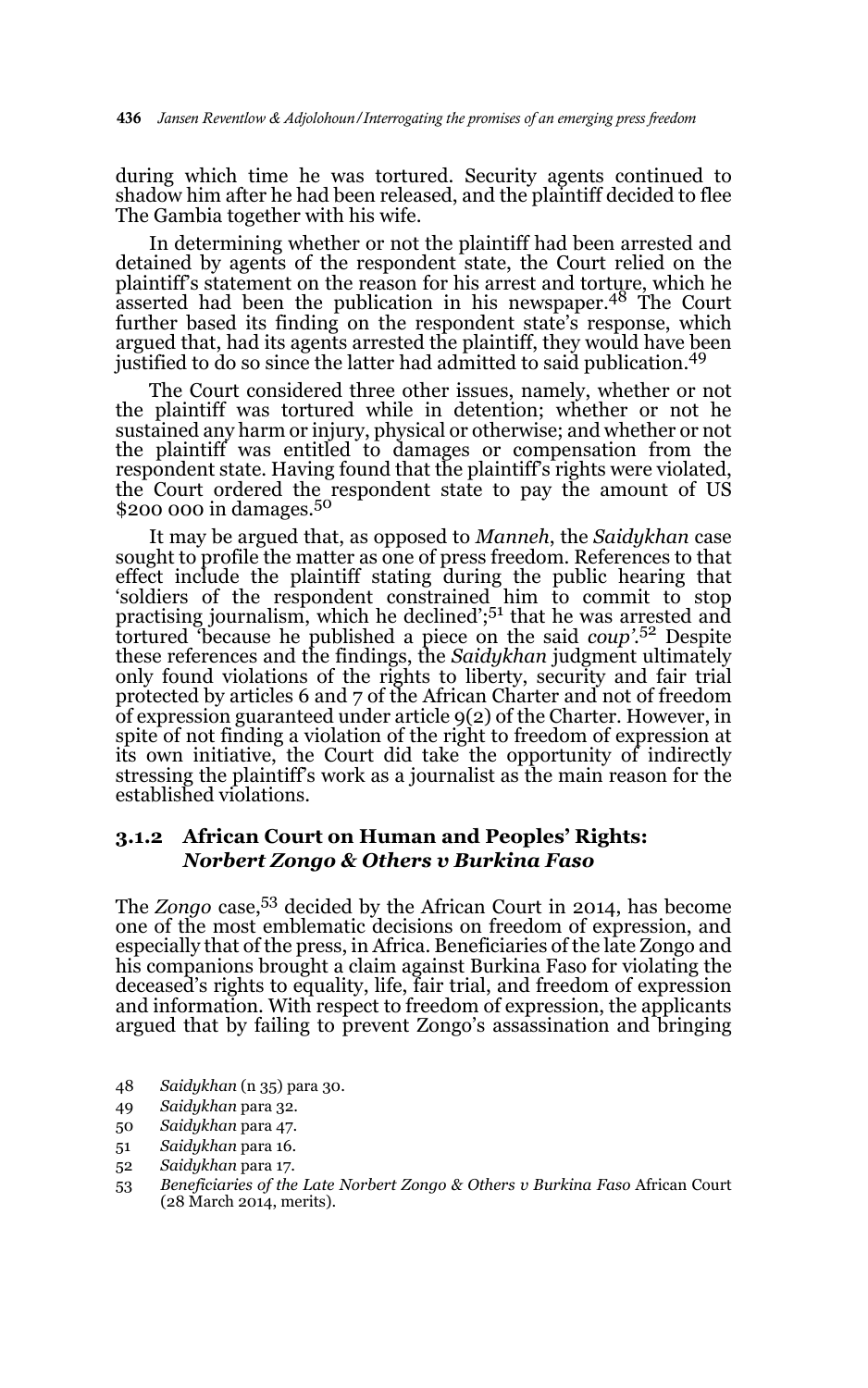those responsible to justice, the respondent state violated its obligations related to the right to freedom of expression, the right to disseminate information and the rights of journalists protected by article 9 of the African Charter, article 19(2) of the ICCPR, and article 66(2)(c) of the ECOWAS Revised Treaty.

With respect to the alleged violation of these provisions, the Court set out two issues for determination: first, whether the respondent state had violated Zongo's right to freely perform his profession by failing to prevent his assassination and, second, whether freedom of expression among the media profession in general had been violated. Having declined temporal jurisdiction over the alleged violation of Zongo's right to life in its preliminary ruling, the Court held that it could not consider the first issue on the merits given that the alleged violation of the right to life was instantaneous and completed before the entry into force of the Protocol creating the Court and did not continue thereafter.<sup>54</sup> The Court then decided to tie its consideration of the second issue to the violation of the right to have one's cause heard by competent national courts. In considering whether the respondent state's failure to bring those responsible for Zongo's assassination to justice caused fear and concerns among the media profession, the Court took a minimalist approach to reasoning. Having outlined the issue in three paragraphs,55 it concluded in a three-line paragraph as follows: 'In these conditions, the Court is of the view that the respondent's failure to find and prosecute those responsible for the assassination of Zongo raised fear and concerns among the media profession.'56 Based on that conclusion, the Court found that the respondent had violated 'the freedom of expression of journalists as guaranteed by Articles 9 of the Charter read together with Articles 66(2)(c) of the ECOWAS<br>Revised Treaty'.<sup>57</sup>

The Court's reasoning calls for some observations. First, in making a determination on such an important right as freedom of expression, which undoubtedly also is the core issue in the *Zongo* case, the Court did not lean on any factual element. For instance, the Court did not examine the fact that Zongo was a leading investigative journalist in his country and the region or that, at the time of his assassination, he was expected to publish the findings of an investigation on alleged corruption involving the brother to the then President of Burkina Faso. The Court also did not address the fact that he had received death threats over the said investigation and forthcoming publication or what the circumstances were that immediately preceded and followed the assassination. Second, the Court did not conduct a thorough analysis of the right concerned, either based on doctrine or case law, and finally devoted three lines to the actual determination. It cannot be overstated that the Court missed a unique first opportunity to provide guidance on what the freedom of expression and rights of journalists encompass

<sup>54</sup> *Zongo* (n 53) paras 65-69; 180-181.

<sup>55</sup> *Zongo* paras 183-185.

<sup>56</sup> *Zongo* para 186.

<sup>57</sup> *Zongo* para 187.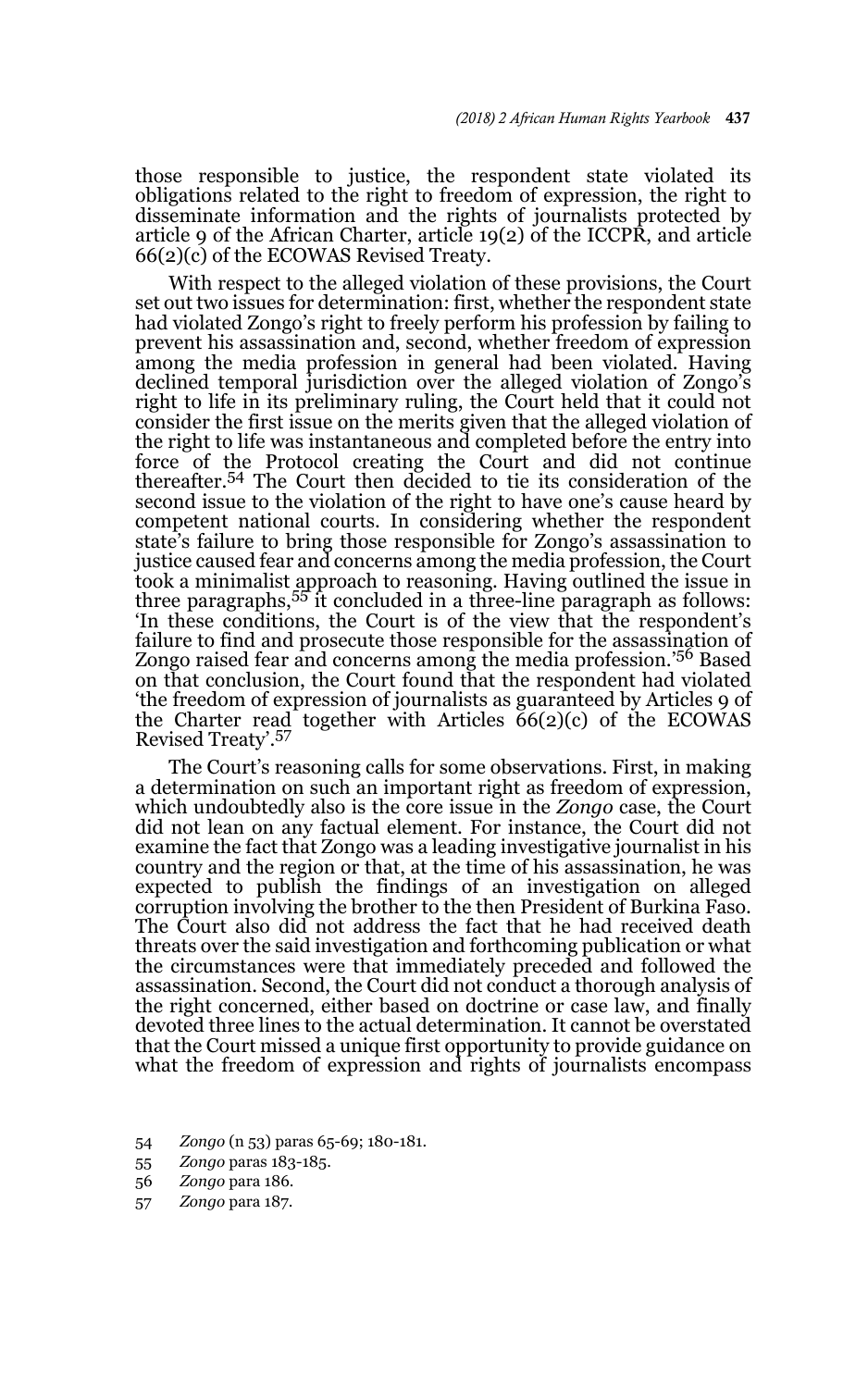under both article 9 of the African Charter and article 66(2)(c) of the ECOWAS Revised Treaty. This outcome was all the more surprising given that at the time it considered the matter, the Court had ample<br>precedents from the African Commission<sup>58</sup> and other regional human rights bodies<sup>59</sup> to borrow from.

#### **3.1.3 East African Court of Justice:** *Burundian Journalists' Union v Burundi*

The case of *Burundian Journalists' Union v Burundi*<sup>60</sup> was decided by the East African Court of Justice (EACJ) in 2015. A proper understanding of the following case discussion requires some background on the human rights jurisdiction of the EACJ.

Pursuant to the Treaty for the Establishment of the East African<br>Community (EAC Treaty),<sup>61</sup> the Court was vested with jurisdiction to hear human rights cases, but such competence was to be activated by the policy organs at a later stage. In the case of *James Katabazi v Uganda*, 62 the Court used the Treaty principles of the rule of law and human rights<sup>63</sup> to assert jurisdiction on claims that were presented to it as human rights violations. Following the Court's decision in the case<br>of *Sitenda Sebalu v Uganda<sup>64</sup>* that the failure to implement its human rights jurisdiction violated the Treaty, civil society advocacy led to the adoption of a Bill of Rights and draft Protocol, which, however, remained dead letter as they were never assented into law.<sup>65</sup> So far, the Court has been using its *Katabazi* precedent to deal with cases involving claims concerning allegations of human rights violations.<sup>66</sup>

The case of *Burundian Journalists' Union v Burundi* can be considered as such a case. The applicant alleged that Law 1/11 of 4 June 2013, amending Law 1/025 of 27 November 2015, governing the press

- 58 See eg *Media Rights Agenda* (n 2); *Zegveld & Another v Eritrea* (2003) AHRLR 85 (ACHPR 2003).
- 59 See international case law cited in sec 2 of the article.
- 60 *Burundian Journalists Union v The Attorney-General of the Republic of Burundi* (*Burundian Journalists Union*) Reference 7 of 2013 EACJ Law Report 299 (2012- 2015).
- 61 Treaty for the Establishment of the East African Community (1999).
- 62 *James Katabazi & 21 Others v Uganda* (2007) EALS Law Digest 29.
- 63 See art 6(d) of the EAC Treaty.
- 64 *Hon Sitenda Sebalu v Secretary-General of EAC & Others* (2011) EALS Law Digest 110.
- 65 See SH Adjolohoun 'Giving effect to the human rights judgments of the ECOWAS Court of Justice: compliance and influence' unpublished doctoral thesis, University of Pretoria, 2013 119.
- 66 *Independent Medical Unit v Attorney-General of Kenya & Others* Reference 3 of 2010 (2011) EALS Law Digest 22 (referring to its precedent in the *Katabazi* case, the Court declined human rights jurisdiction in a matter concerned with allegations of torture and inhuman treatment); *Emmanuel Mwakisha Mjawasi & Others v Attorney-General of Kenya*, Reference 2 of 2010 (2011) EALS Law Digest 204 (declining human rights jurisdiction, the Court drew a distinction between such matters and the failure of the respondent state to abide by treaty obligations); *Mary Ariviza & Another v Attorney-General of Kenya & Another* Application 3 of 2010 (2011) EALS Law Digest 1 (in the case concerned with the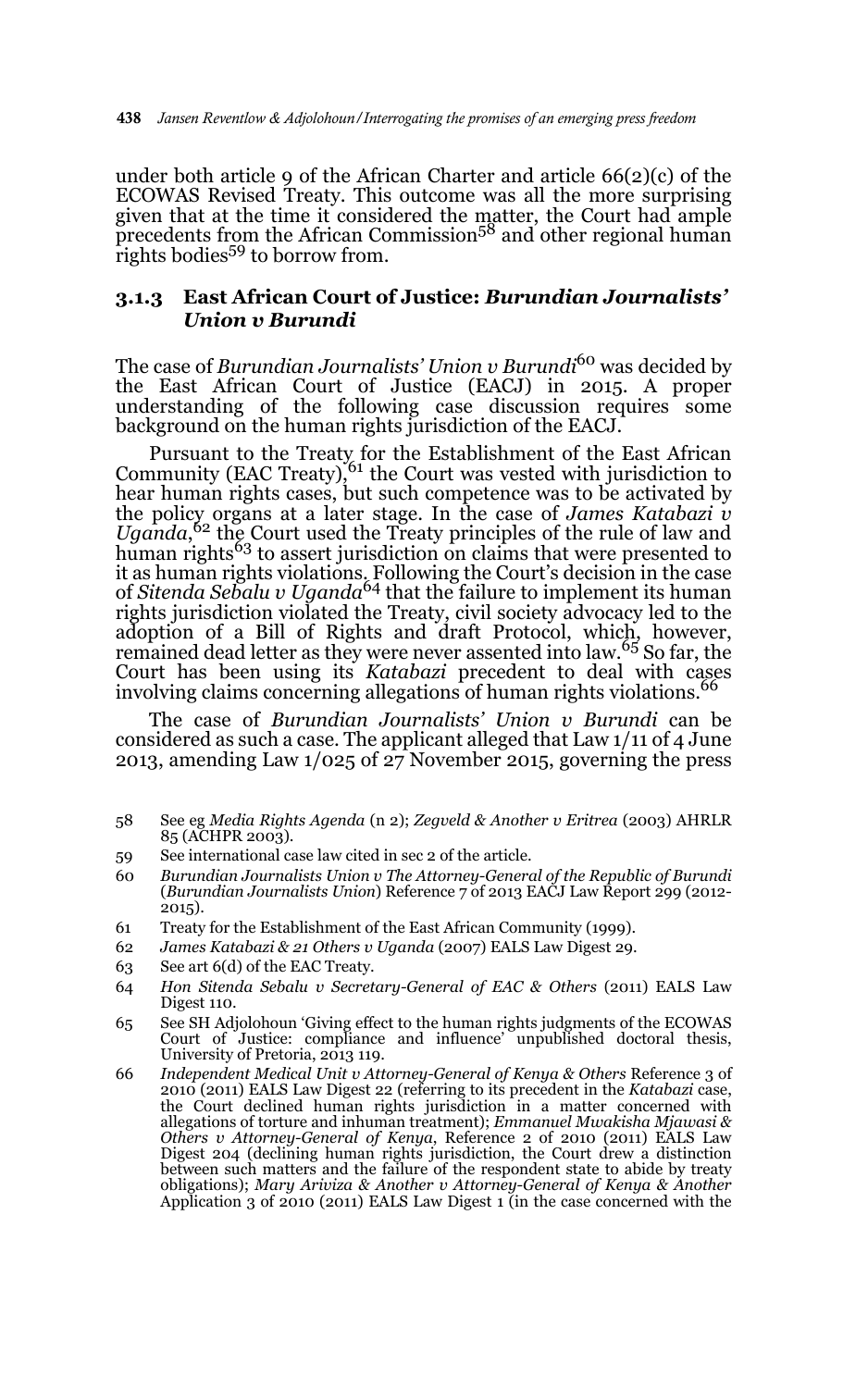in Burundi, contravened articles  $6(d)$  and  $7(2)$  of the Treaty.<sup>67</sup> The applicant argued that the Burundi Press Law violated freedom of the press and the right to freedom of expression, which are cornerstones of the principles of democracy, the rule of law, accountability, transparency, and good governance as codified in the above-mentioned provisions.68 The Court set out to determine whether it had jurisdiction, and if the impugned law was consistent with the aforementioned provisions of the EAC Treaty.

In relation to the first issue, the respondent state argued that the disputed law had already been considered by Burundi's Constitutional Court and that the EACJ therefore had no jurisdiction.<sup>69</sup> The Court referred to articles 33(2) and 34 of the Treaty and its precedent in the case of *Democratic Party v The Secretary-General and the Attorneys-General of the Republic of Uganda, Kenya, Rwanda and Burundi*<sup>70</sup> and reiterated the position that there is no doubt about the primacy, if not supremacy, of its jurisdiction over the interpretation of provisions of the Treaty. With respect to the relationship between national law and the Treaty, the Court took the view that, even if the Treaty does not provide a consistent pointer in addressing the question, by virtue of article 8(2), partner states are obligated to enact national laws to give effect to the Treaty and, to that extent, the latter is superior law.<sup>71</sup> That the Court asserted jurisdiction over press freedom cases is a good development in itself as it strengthens its constructive human rights mandate.

With respect to the conformity of the Press Law with the Treaty, the Court made two main relevant findings. First, it found that articles 19(b), (g), (i) and part of (j) of the Press Law, which restrict dissemination of information on the stability of the currency, offensive articles or reports regarding public or private persons, information that may harm the credit of the state and national economy, diplomacy, scientific research and reports of commissions of inquiry by the state were in violation of the principles enshrined in articles  $6(d)$  and  $7(2)$  of the Treaty.72 Second, the Court found that article 20 of the Press Law violated articles 6(d) and 7(2) of the Treaty to the extent that it obliged journalists to reveal their sources of information there where this information related to offences against state security, public order, state defence secrets, and against the moral and physical integrity of

- 71 *Burundian Journalists Union* (n 60) paras 39-44.
- 72 *Burundian Journalists Union* para 102.

<sup>66</sup> constitutional review process in Kenya, the Court concluded that it had no competence as the matter involved the review of a domestic judicial decision); *Plaxeda Rugumba v Secretary-General of EAC & Another* Reference 8 of 2010 (2011) which related to arrest and detention by the government of Rwanda, and where, although the Court declined human rights jurisdiction, it embraced its interpretation mandate and decided that the applicant was seeking a declaration of rights rather than an enforcement of human rights).

<sup>67</sup> Treaty establishing the East African Community, 2000.

<sup>68</sup> *Burundian Journalists Union* (n 60) paras 17-21.

<sup>69</sup> *Burundian Journalists Union* para 25.

<sup>70</sup> EACJ Reference 2 of 2012.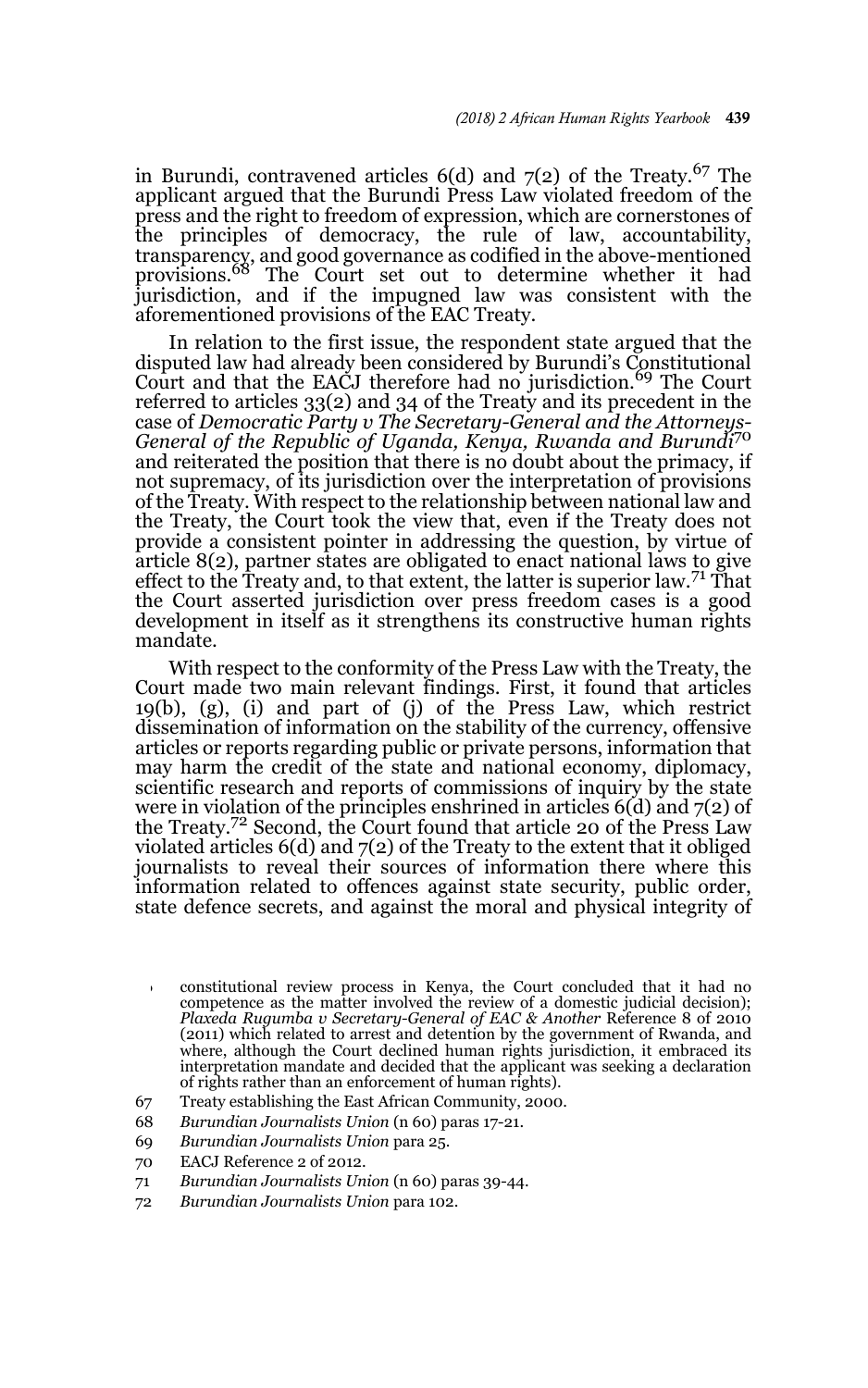one or more persons.73 The Court consequently ordered that 'the Republic of Burundi shall, in accordance with article 38(3) of the Treaty take measures, without delay, to implement this judgment within its internal legal mechanisms'.74

A few remarks are worth making on this case in relation to whether it has advanced freedom of expression in Africa. First, the Court applied its constructive 'human rights jurisprudence'<sup>75</sup> to freedom of expression by reaffirming its precedents that the Treaty's reference to human rights in the African Charter as principles of the Community are not mere aspirations but 'have crystallised into actionable obligations' for states.76 Second, and in the same vein, the Court was not shy to make substantial reference to the abundant international and national freedom of expression case law material submitted by both the applicant and *amici*. 77 It relied on the same to ascertain that 'there is no doubt that freedom of the press and freedom of expression are essential components of democracy'.78 Having established that the African Charter rights, including freedom of expression, are 'justiciable principles of the Treaty',<sup>79</sup> the Court addressed the lack of pointers to conduct the *contrôle de conventionnalité* – or 'conventionality test' – in the Treaty by borrowing exclusively from domestic case law, mainly<br>from the Supreme Court of Canada.<sup>80</sup>

While this approach ultimately led to the identification of the relevant requirements for the proportionality test, the Court's choice of reference can be questioned. The choice can at the very least be called surprising since the Court referred extensively to international case law to hold that the matter had been properly brought before it. It is not clear why the Court chose a different approach when deciding on the merits of the case.

In its assessment of the merits of the case, the Court limited the application of the three-part test to only a small number of the articles in the Press Law<sup>81</sup> compared to the number of provisions challenged by the applicant in the reference, finding that it did not have sufficient evidence to assess the other alleged violations.<sup>82</sup> The Court eventually declared only articles 19, 20, and 38(3) of the Law in violation of the<br>EAC Treaty provisions.<sup>83</sup>

- 73 *Burundian Journalists Union* para 111.
- 74 *Burundian Journalists Union* para 123.
- 75 See *Katabazi* (n 61); *Independent Medico Legal Unit* (n 65); *Samuel Mukira Mohochi v Uganda* (2013).
- 76 *Burundian Journalists Union* (n 60) paras 75-76.
- 77 *Burundian Journalists Union* paras 46 58, 68-69, 76-80, 91, 97 & 108.
- 78 *Burundian Journalists Union* paras 77-86.
- 79 *Burundian Journalists Union* para 86.
- 80 *Burundian Journalists Union* para 87.
- 81 *Burundian Journalists Union* paras 90, 95 & 109.
- 82 *Burundian Journalists Union* paras 21 & 122.
- 83 *Burundian Journalists Union* para 125.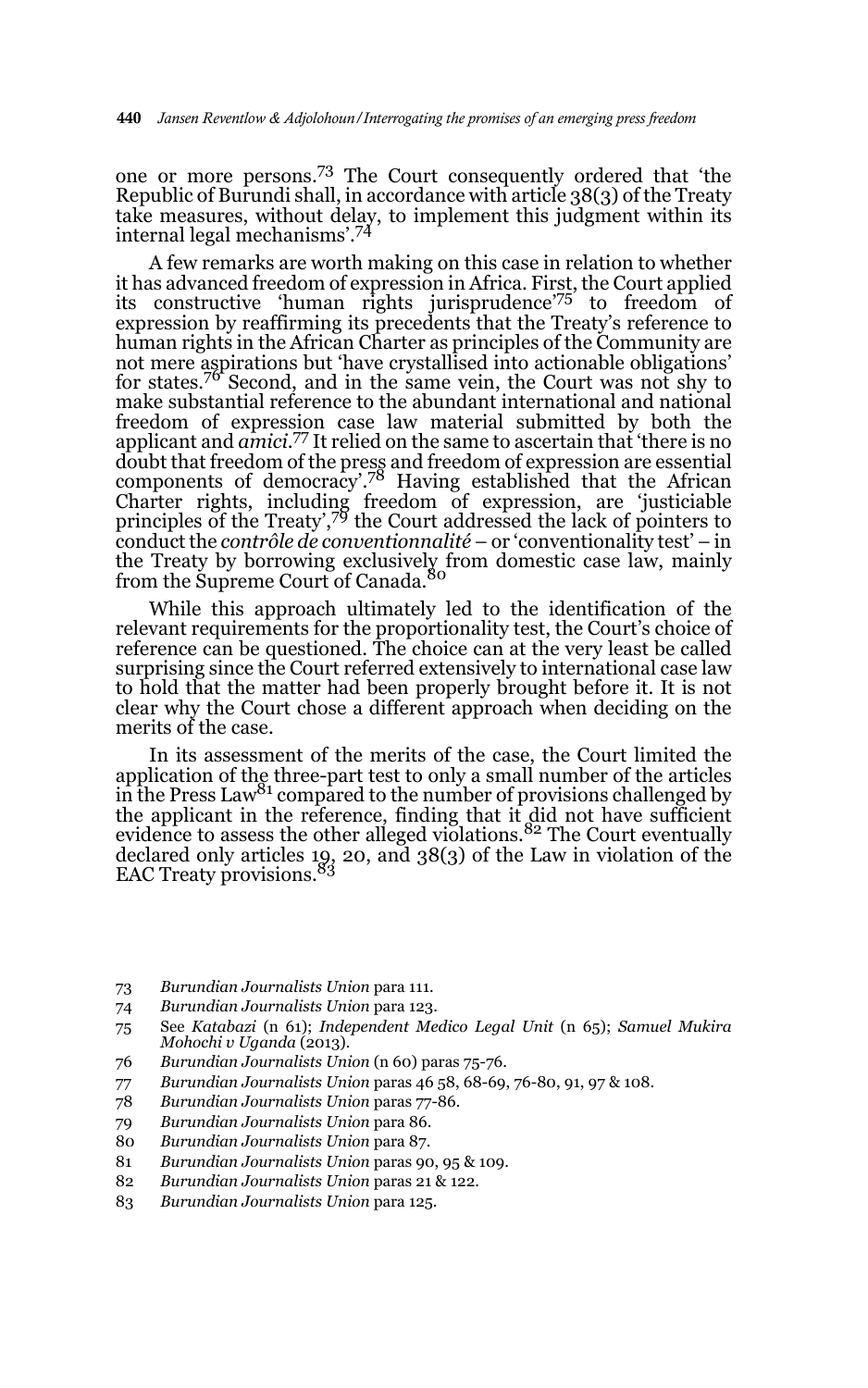One possible explanation is that the Court perhaps was reluctant to deal with the abstract challenge to the Press Law posed by the applicants.

The cases discussed in this section reveal a limited or restricted approach to the interpretation and application of freedom of expression. The following section illustrates that there is a developing jurisprudence that demonstrates more expansive and stronger adjudication on the same right.

### **3.2 An expansive approach to the judicial protection of freedom of expression**

### **3.2.1 ECOWAS Court of Justice:** *Deyda Hydara Jr & Others v The Gambia* **and** *Federation of African Journalists & Others v The Gambia*

The case of *Deyda Hydara Jr & Others v The Gambia*84 was decided by the ECOWAS Court of Justice in 2014, several years later than the *Manneh* and *Saidykhan* cases discussed earlier. The application was brought by the two sons of the late Gambian journalist Deyda Hydara Sr. Just as Manneh, Saidykhan and Zongo, Hydara Sr was a West-African freedom of expression icon. As recounted in the application filed before the Court, Hydara Sr had received several death threats in connection with his journalistic work. The applicants alleged that the journalist was murdered in a drive-by shooting while in the company of two employees of his newspaper.

The plaintiffs contended that the respondent state's failure to properly investigate Hydara Sr's assassination and bring those responsible to justice violated his right to life as guaranteed by articles 1 and 4 of the African Charter; that this violation and lack of subsequent investigation and prosecution led to a state of systemic insecurity for media practitioners and government critics; and that the failure to investigate the killing violated Hydara Sr's right to freedom of expression and freedom of the press guaranteed by article 9 of the African Charter and article 66 of the Revised ECOWAS Treaty.

In adjudicating this case, the ECOWAS Court took an interesting departure from the approach taken in other regional pronouncements in freedom of expression cases and especially its own precedent, discussed earlier. A first departure relates to the Court's definition of freedom of expression in the *Hydara* judgment. In a joint reading of articles 9 of the Charter and 66 of the Treaty, the Court held that '[a] state also will be in breach of international law and treaty obligations if it fails to protect media practitioners including those critical to the regime. For freedom of expression also includes freedom to criticise government and its functionaries subject to limitations imposed by the

84 See *Dayda Hydara Jr, Ismaila Hydara & International Federation of Journalists Africa v The Gambia* ECW/CCJ/APP/30/11 (10 June 2014).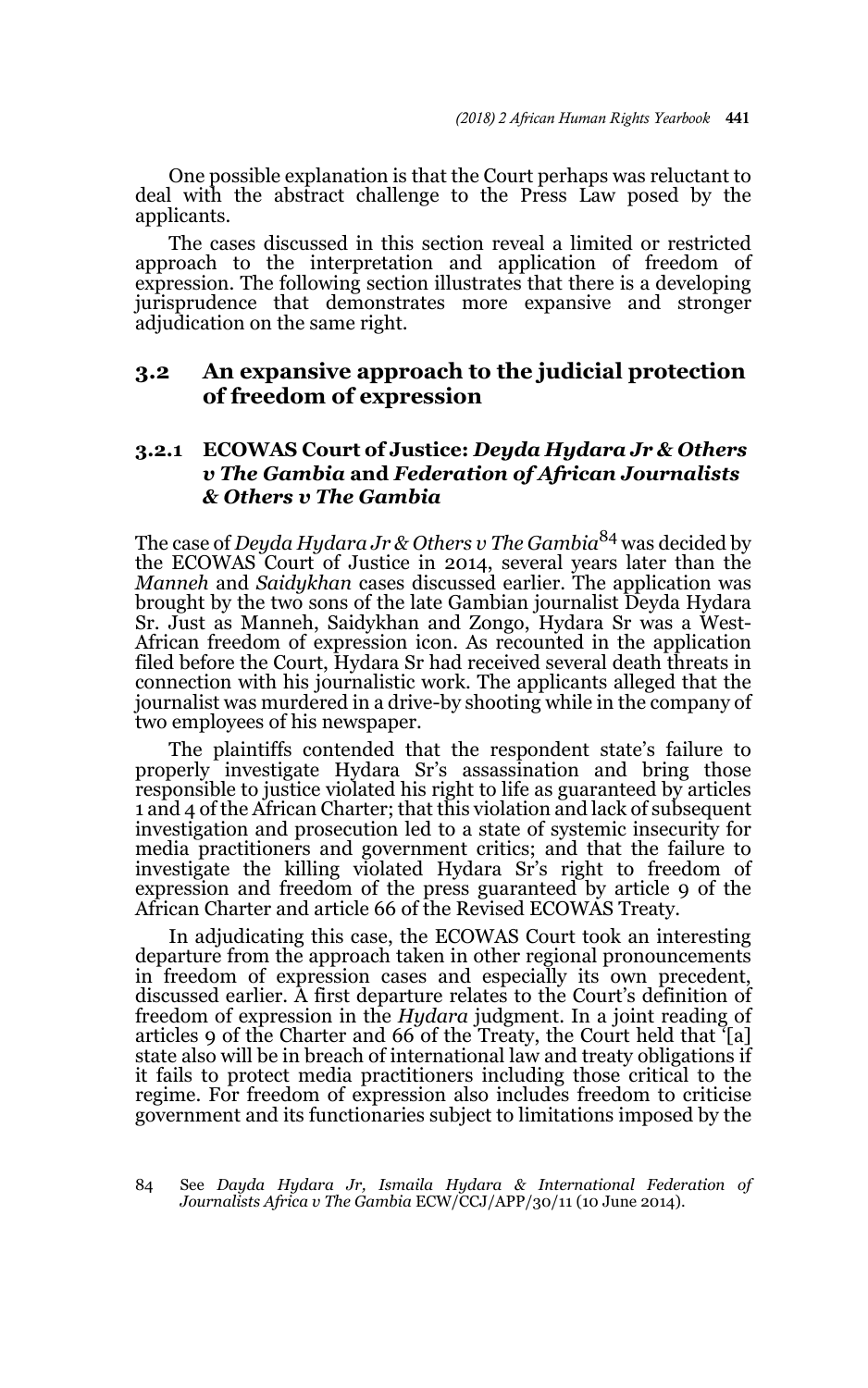domestic laws.'85 In none of the cases discussed earlier as part of the limited approach to adjudication of freedom of expression had the right been fleshed out with such emphasis and strength.

While establishing whether the failure to investigate Hydara's killing created a climate of impunity in the country, the Court based its analysis on its precedent in the *Manneh* and *Saidykhan* cases cited by the plaintiffs. The Court drew parallels from those cases to single out the lack of investigation as a common feature that encourages impunity<br>of the perpetrators of such crimes.<sup>86</sup> More interestingly, the Court stressed the obligation of member states under article 66 of the ECOWAS Revised Treaty as one of

assuring a safe and conducive atmosphere in the practice of journalism. And in the situation where attacks by state operatives are not investigated, let alone to prosecute the suspects, the state will be in breach of its obligation under the Treaty, and also the African Charter, as such impunity has the effect of denying the journalists the right to function and thus stifling freedom of expression.<sup>87</sup>

The case of *Federation of African Journalists & Others v The Gambia*88 is the most recent judgment by the ECOWAS Court dealing with freedom of expression and freedom of the press, and its most detailed pronouncement on the issue so far. While the judgment is not entirely on steady ground in applying the principles, such as the threepart test, it devotes ample space to setting out and citing both international and comparative standards on the right to freedom of expression and the importance of a free press.<sup>89</sup> Its judgment on the facts also takes a strong position that is protective of both.

The case concerned a complaint filed by the Federation of African Journalists, a non-governmental organisation (NGO) representing the interests of journalists on the continent, and four individual journalists living in exile against The Gambia. They argued that the existence and implementation by the respondent state of its sedition, false news and criminal defamation laws violated the state's obligations relating to the right to freedom of expression as enshrined in article 19 of the ICCPR, article 9 of the African Charter and article 66(2) of the Revised ECOWAS Treaty. Two of the applicants also alleged having suffered a violation of their right to freedom from torture.

In its judgment, which is lengthy compared to its usual standards,<sup>90</sup> the Court makes a number of statements on the right to

88 *Federation of African Journalists (FAJ) & Others v The Gambia* ECW/CCJ/APP/ 36/15 (14 February 2018).

<sup>85</sup> See *Hydara* (n 84) 6 (as the paragraphs of this judgment were not numbered, reference is made to page numbers).

<sup>86</sup> *Hydara* 9.

<sup>87</sup> *Hydara* 9 & 10.

<sup>89</sup> *FAJ* (n 88) 36-48 (as the paragraphs of this judgment were not numbered, reference is made to page numbers).

<sup>90</sup> The Court Rules do not include any provision on the length of a judgment. However, a review of the Court's case law shows that a 62-page judgment is above the average length for what could be termed an 'important' case or one involving multiple allegations of violations. The judgments of the Court in *Habre v Senegal* (2010), *SERAP (Education) v Nigeria* (2010) and *CDP v Burkina Faso* (2015) could be used as comparators.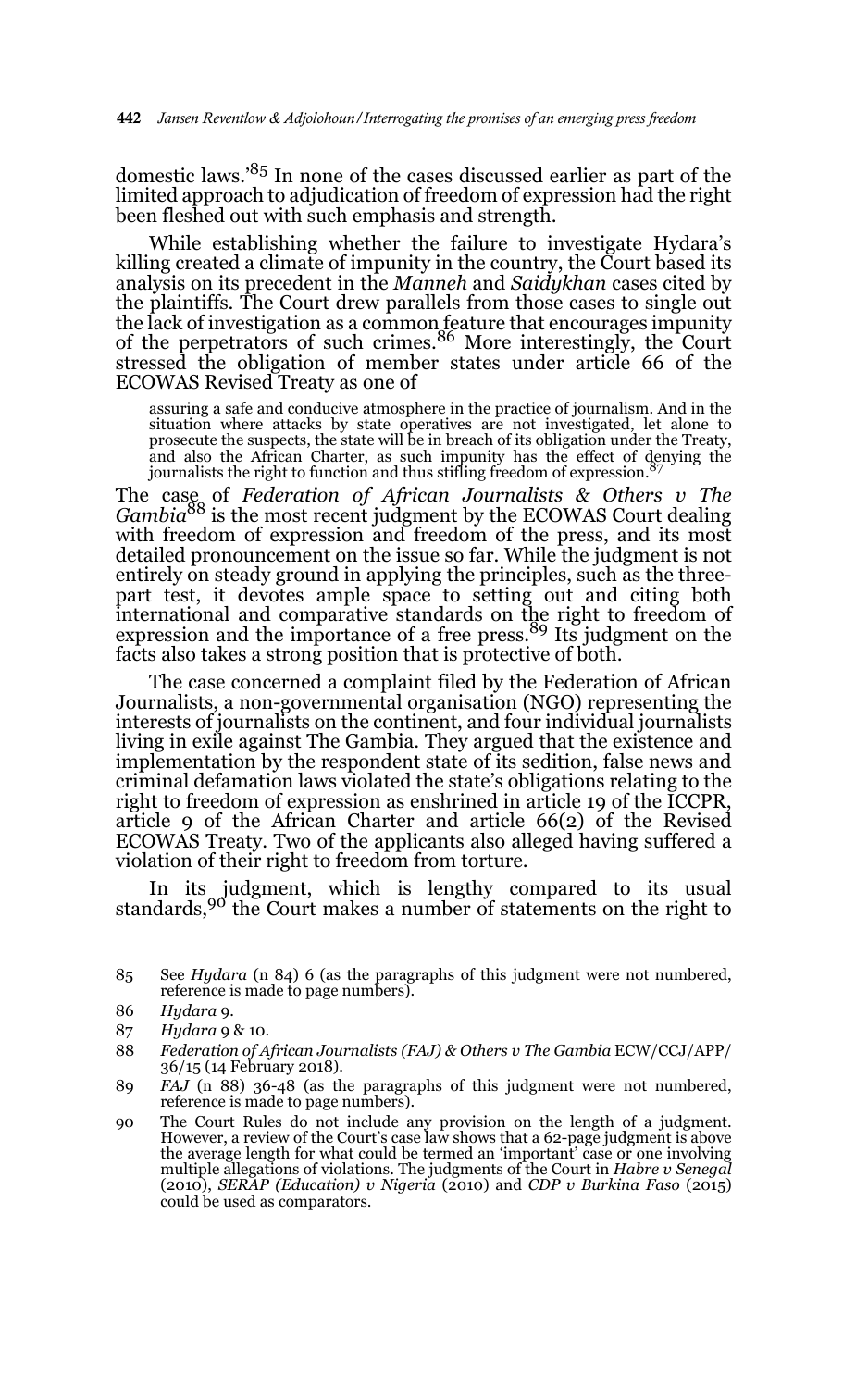freedom of expression, underlining its importance, such as that '[f]reedom of expression is a fundamental human right and full enjoyment of this right is central to achieving individual freedoms and to developing democracy. It is not only the cornerstone of democracy, but indispensable to a thriving civil society.'91 Remarkably, after outlining the parties' arguments on the alleged violation by The Gambia in this area, the Court devotes several pages to discuss the genesis of 'the restrictions on freedom of expression',92 citing comparative and international standards supporting the need to decriminalise defamation;93 on the importance of the press;94 the potential 'chilling effect' of vaguely-worded legislation restricting free speech;<sup>95</sup> and the proportionality of sanctions.96 The Court then proceeds to find that '[i]n analysing the criminal laws of The Gambia, one can certainly infer that these laws do not guarantee a free press within the spirit of the African Charter on Human and Peoples' Rights and the International Covenant on Civil and Political Rights', and concludes that the criminal sanctions imposed for sedition, defamation and false news have a chilling effect 'that may unduly restrict the exercise of freedom of expression of journalists'.97 The Court finds that the laws violate the right to freedom of expression and directs that they be 'reviewed and decriminalised to be in conformity with the international provisions on freedom of expression'.98 Following this, the Court also finds the detention of the individual journalists as well as the mistreatment of two of them to have violated their rights to freedom of expression and freedom from torture.<sup>99</sup>

While perhaps not outlining its argument in the most structured fashion, the Court's judgment touches upon a number of key aspects related to the right to freedom of expression and freedom of the press. The Court underlines the importance of the right in a democratic society, acknowledges the important role the press plays in this context, and touches upon all elements of the three-part test, even if it addresses the legitimate aim of the laws only indirectly when it discusses in brief the historical background to the crime of defamation.100 The judgment cites a variety of both comparative and international sources, including the UN Human Rights Committee, the European Court of Human Rights and the African Court's *Konaté* judgment, clearly embedding its finding in previous, detailed freedom of expression case law. With the *FAJ* case, the Court made an important further step towards a comprehensive freedom of expression judgment. It further elaborated on its findings in the *Hydara* judgment and made a number of strong

- 91 *FAJ* (n 88) 32.
- 92 *FAJ* 35.
- 93 *FAJ* 37.
- 94 *FAJ* 40-41.
- 95 *FAJ* 41-43 & 46.
- 96 *FAJ* 47.
- 97 *FAJ* 47.
- 98 *FAJ* 48.
- 99 *FAJ* 48-60.
- 100 *FAJ* 35.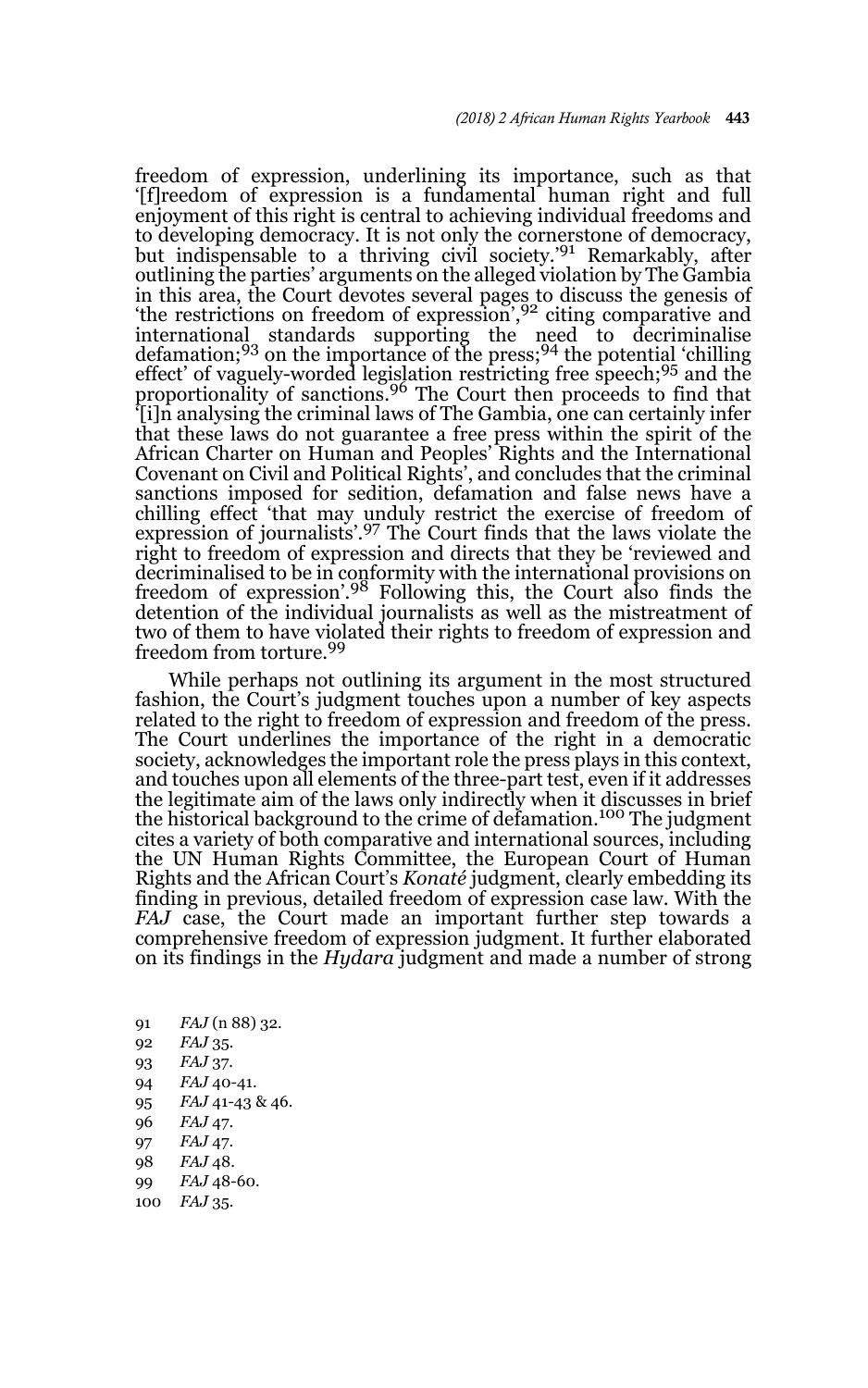statements on the importance of the right. In the end, however, the Court failed to set out  $-$  in its written judgment at least, as the Court does refer to having 'analysed' and 'critically examined' the laws<sup>101</sup> – a clear analysis in which it brings those elements to bear on the case at hand, applying the three-part test methodically to the facts to reach its final conclusions. As it stands, the groundwork and principles are set out, and the ultimate finding of a violation appears to correspond with them, but the bridge between them is largely absent.

### **3.2.2 African Court on Human and Peoples' Rights:** *Lohé Issa Konaté v Burkina Faso*

This case, heard by the African Court after the *Zongo* case discussed above, can rightly be considered a landmark judgment on freedom of expression in Africa as it clearly addresses the main issues such as the scope of the right, the application of its limitations, and the decriminalisation of related offences. For publishing two articles in his newspaper, which were deemed insulting to the public prosecutor, journalist Lohé Issa Konaté was prosecuted and sentenced to 12 months' imprisonment and the payment of a fine of US \$3 000, damages of US \$9 000, and costs of US \$500. Further, the domestic courts ordered that his weekly be suspended for a period of six months and the operative provisions of the judgment be published in several issues of local newspapers.

Before the African Court, Mr Konaté alleged that the above facts constituted a violation of his right to freedom of expression under article 9 of the African Charter, article 19 of ICCPR and article 66(2) of the ECOWAS Revised Treaty. Our discussion here focuses on the Court's interpretation and application of the provisions of the abovementioned articles in advancing press freedom in Africa, especially in light of existing precedents.

In dealing with the merits of the matter, the Court first undertook the three-part test of the restriction imposed by the Burkinabe Information Code. On legality, the Court concluded that the limitations complained of were enshrined in the Burkinabe Penal Code and Information Code and therefore met the 'provided by law' criterion.<sup>102</sup> While more extensive than that of the Court on the same issue in the *Zongo* judgment, the analysis in the *Konaté* case left room for further improvement. Compared to international standards,<sup>103</sup> the Court could have pointed with greater strength to state obligations under international law to protect the rights of journalists in their laws and set a higher bar for what constitutes *sufficiently precise and clear* legislation to restrict freedom of expression than being satisfied with the mere presence of a legal basis which – based on the broad wording used in the Law – could be argued as one existing in form only.

102 *Konaté* (n 1) paras 128-131.

<sup>101</sup> *FAJ* 47.

<sup>103</sup> See analysis under part 2 of this article on a 'wide international consensus for freedom of expression'.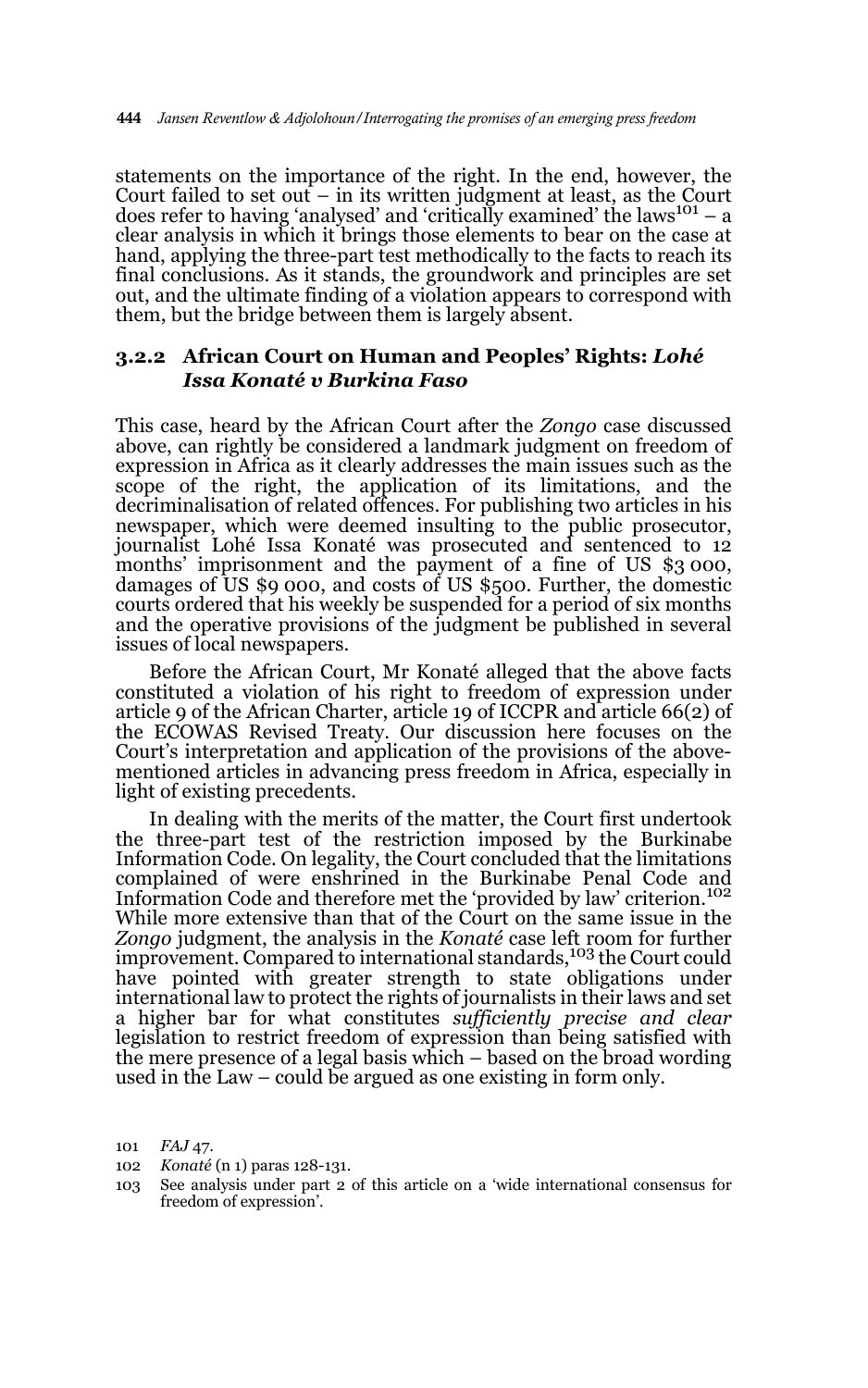In making a determination on whether the same limitations served a legitimate purpose, the Court leaned on the right and reputation of others, collective security, morality and common interest as prescribed by articles 27(2) of the African Charter and article 19(3) of the ICCPR. Noting that the impugned national law aimed at, among others, protecting the reputation of magistrates in the performance of their duties, the Court concluded that the restriction was imposed in pursuit of a legitimate purpose.<sup>104</sup>

When it came to proportionality, the Court undertook an extensive analysis based on international case law.105 It began by adopting the broadly-accepted international standard that restrictions to freedom of expression must be necessary in a democratic society. However, while one might have expected the Court to frame a preliminary definition of 'necessity', it merely stated situations where limitations would not be seen as necessary.106 The core of the Court's proportionality analysis was devoted to balancing the right of a person to freedom of expression and the interests of society as a whole. The Court took the view that limitations should not be disproportionate and never be so severe as to result in a stifling of the freedom of expression.107 A second limb of the analysis interrogated restrictions aimed at protecting the honour and reputation of others. There, the Court appeared to frame a 'need for a lesser degree of interference with freedom of expression in a democratic society when exercised in the context of public debate relating to public figures'.108 The conclusive finding of the Court expressly referred to the *Media Rights Agenda* precedent of the African Commission that 'people who assume highly visible public roles must necessarily face a higher degree of criticism than private citizens;<br>otherwise, public debate may be stifled altogether'.<sup>109</sup>

On those grounds, the Court made what could be considered as the major findings in this case and in the jurisprudence on freedom of expression in Africa. First, it held that proportionality in a democratic society can only accommodate custodial sentences for breaches of laws on 'freedom of speech and the press' in 'serious and very exceptional circumstances'.110 Second, it held that other criminal sanctions such as fines, civil or administrative are incompatible with international human rights law, including the African Charter, when they are disproportionate and excessive.<sup>111</sup> With these two findings, the Court aligned itself with the position taken by other regional human rights courts that custodial sentences for defamation are never an acceptable

- 104 *Konaté* (n 1) paras 132-138.
- 105 *Konaté* paras 149-161.
- 106 *Konaté* para 146.
- 107 *Konaté* para 166.
- 108 *Konaté* para 155.
- 109 As above.
- 110 *Konaté* (n 1) para 165.
- 111 *Konaté* para 166.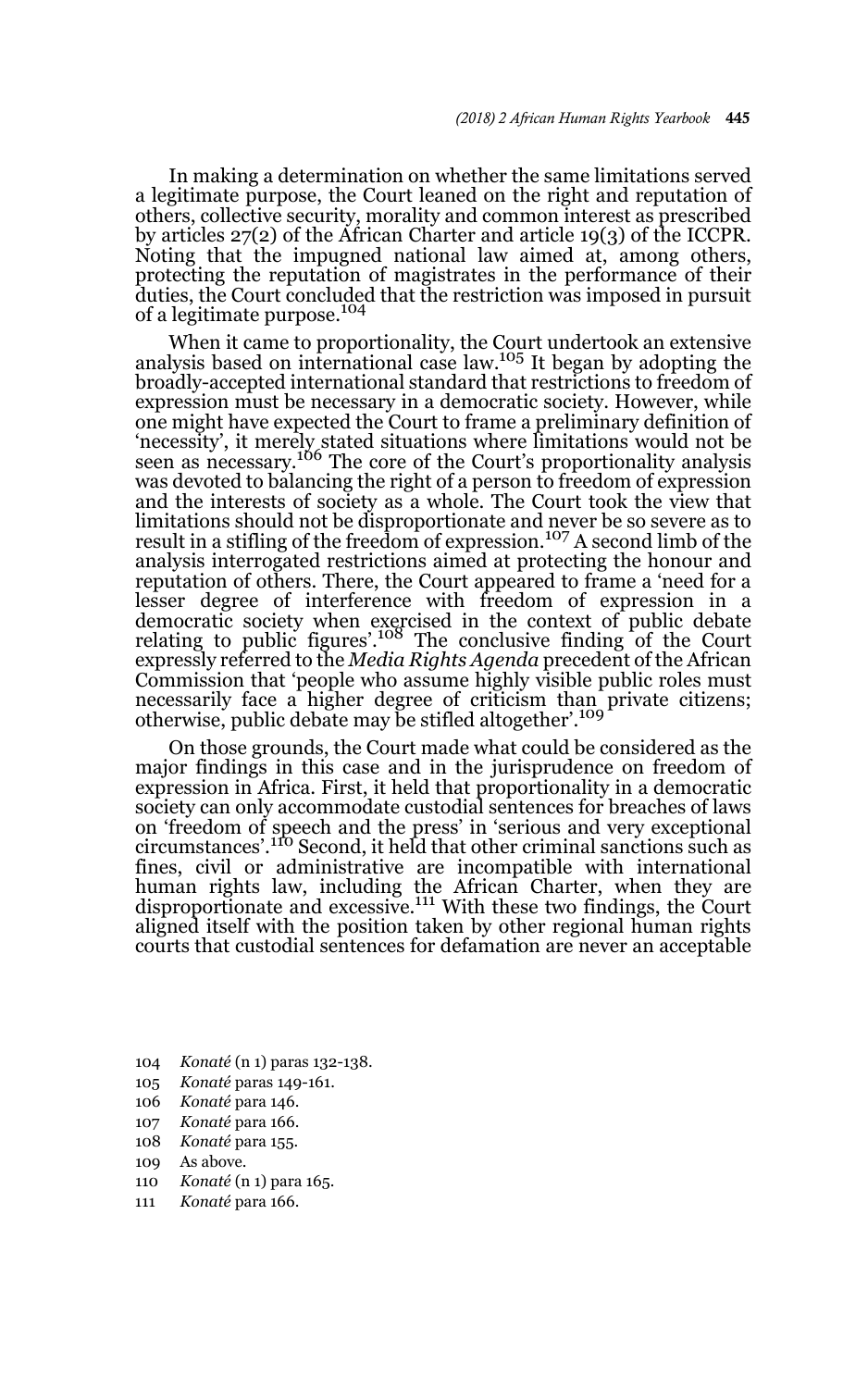penalty, and that all penalties for speech-related offences should be necessary and proportionate.<sup>112</sup> Finally, the Court stated that the decriminalisation of expression cannot apply in circumstances such as 'international crimes, public incitement to hatred, discrimination or violence or threat against a person or groups on grounds of race, colour, religion or nationality, among others'.113 In this regard, the majority took a more restrictive approach than the more liberal minority of four judges, who argued in a separate opinion that in order to address such grave offences as hate speech and incitement to violence, criminal law might be considered as a measure, but that in such cases specific legislation targeted at these offences can be adopted; *criminal* defamation, however, was not the appropriate basis for that and therefore not necessary.<sup>114</sup>

While it is perhaps understandable that the majority of the Court, in handling its first criminal defamation case, opted for the more traditional option – which is in line with the current state of jurisprudence at its regional counterparts<sup>115</sup> – the minority view appears to be doctrinally more correct when looking at the international standards set out above. The separate opinion – correctly, in our view – hinges on the legality criterion: Laws have to be carefully and precisely drafted in order for individuals to be able to regulate their behaviour.<sup>116</sup> If the legislator wants to curb issues such as incitement to violence, it should legislate for that purpose specifically and not stretch defamation provisions to meet its requirements to limit speech it considers undesirable. Looking at the issue from this point of view and the fact that the main purpose of defamation claims is a protection of the reputation, it is difficult to imagine a scenario in which this specific aim could not be achieved through civil proceedings.

Having found a violation of the respondent state's obligations concerning the right to freedom of expression under the African Charter, the ICCPR and the Revised ECOWAS Treaty, <sup>117</sup> the Court also gave detailed orders to the respondent state to bring its domestic legislation in line with these human rights treaties by stating that it had to

amend its legislation on defamation in order to make it compliant with article 9 of the Charter, article 19 of the Covenant and article 66 (2)(c) of the Revised ECOWAS Treaty (1) by repealing custodial sentences for acts of defamation; and (2) by adapting its legislation to ensure that other sanctions for defamation meet the test of necessity and proportionality, in accordance with its obligations under the Charter and other international instruments.<sup>118</sup>

- 113 *Konaté* (n 1) para 165.
- 114 See *Konaté* Separate Joint Opinion of Elsie Thompson, Sophia AB Akuffo, Bernard M Ngoepe and Duncan Tambala (5 December 2014) paras 4 & 5.
- 115 See European and Inter-American Court case law as quoted in *Konaté* (n 1) paras 149-161.
- 116 *Konaté* Separate Joint Opinion (n 114).
- 117 See *Konaté* (n 1) paras 170(3)-(7).
- 118 *Konaté* para 170(8).

<sup>112</sup> See European and Inter-American Court case law as quoted in *Konaté* (n 1) paras 149-161.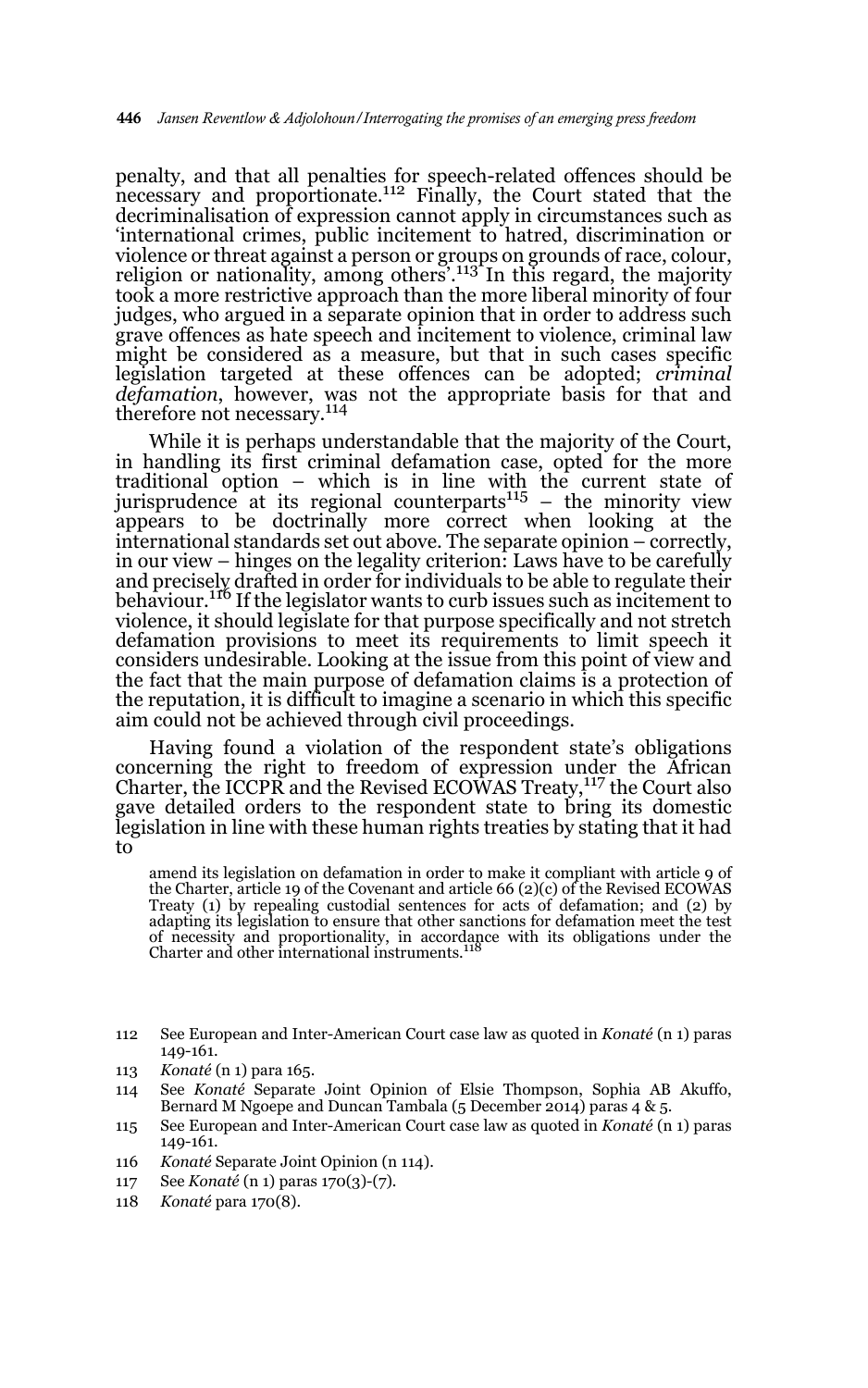In ordering the respondent state to amend its laws, the Court arguably gave additional force and potential impact to its judgment, with effects extending beyond the situation of the individual applicant.

### **3.2.3 East African Court of Justice:** *The Managing Editor Mseto and Hali Halisi Publishers Limited v United Republic of Tanzania*

The *Managing Editor Mseto and Hali Halisi Publishers Limited v United Republic of Tanzania*<sup>119</sup> case was filed six months after the East African Court of Justice's judgment in the *Burundi Journalists' Union* case. The case concerned a 36-month publishing ban imposed on the *Mseto* newspaper issued in August 2016 on grounds of having published 'incitement and false news', following the paper's publication of an article that alleged that President Magufuli's successful election campaign the previous year had been partly financed through corrupt means. The Court's judgment continues the stance on freedom of expression and press freedom taken in *Burundi Journalists' Union*, but further builds on it by a more structured application of the three-part test and issuing stronger and more specific orders after finding a violation.

In their complaint before the Court, the applicants argued that the order restricted press freedom and the right to freedom of expression, which was in violation of the respondent state's obligation to uphold and protect the fundamental and operational principles of the East Community and universally-accepted human rights standards.120 In arguing that the imposed restriction of press freedom failed to meet the three-part test, the applicants referred to the Court's articulation of this standard in *Burundi Journalists' Union*. 121 The applicants also alleged that the order instituting the ban – which was made pursuant to section 25 of the since repealed Tanzania Newspapers Act – did not specify reasons for doing  $\frac{\text{so}}{122}$ 

In its judgment the Court found that the respondent state had failed to establish how Mseto's publication violated the public interest or the interest of peace and good order of the people. By issuing the order 'whimsically', the Minister demonstrated a failure to recognise the right to freedom of expression and press freedom as a basic human right<br>which should be protected.<sup>123</sup> Therefore, the order had been made in violation of the right to freedom of expression as protected by article 18(1) of the Constitution of Tanzania, article 19(3) of the ICCPR and article 27(2) of the African Charter and derogated from the principles of democracy and adherence to the principles of good governance, the rule

<sup>119</sup> *The Managing Editor Mseto & Hali Halisi Publishers Limited v the Attorney-General of the United Republic of Tanzania*, Reference 7 of 2016 (21 June 2018).

<sup>120</sup> *Mseto* (n 119) paras 6-10.

<sup>121</sup> *Mesto* para 27.

<sup>122</sup> *Mseto* para 5.

<sup>123</sup> *Mseto* para 68.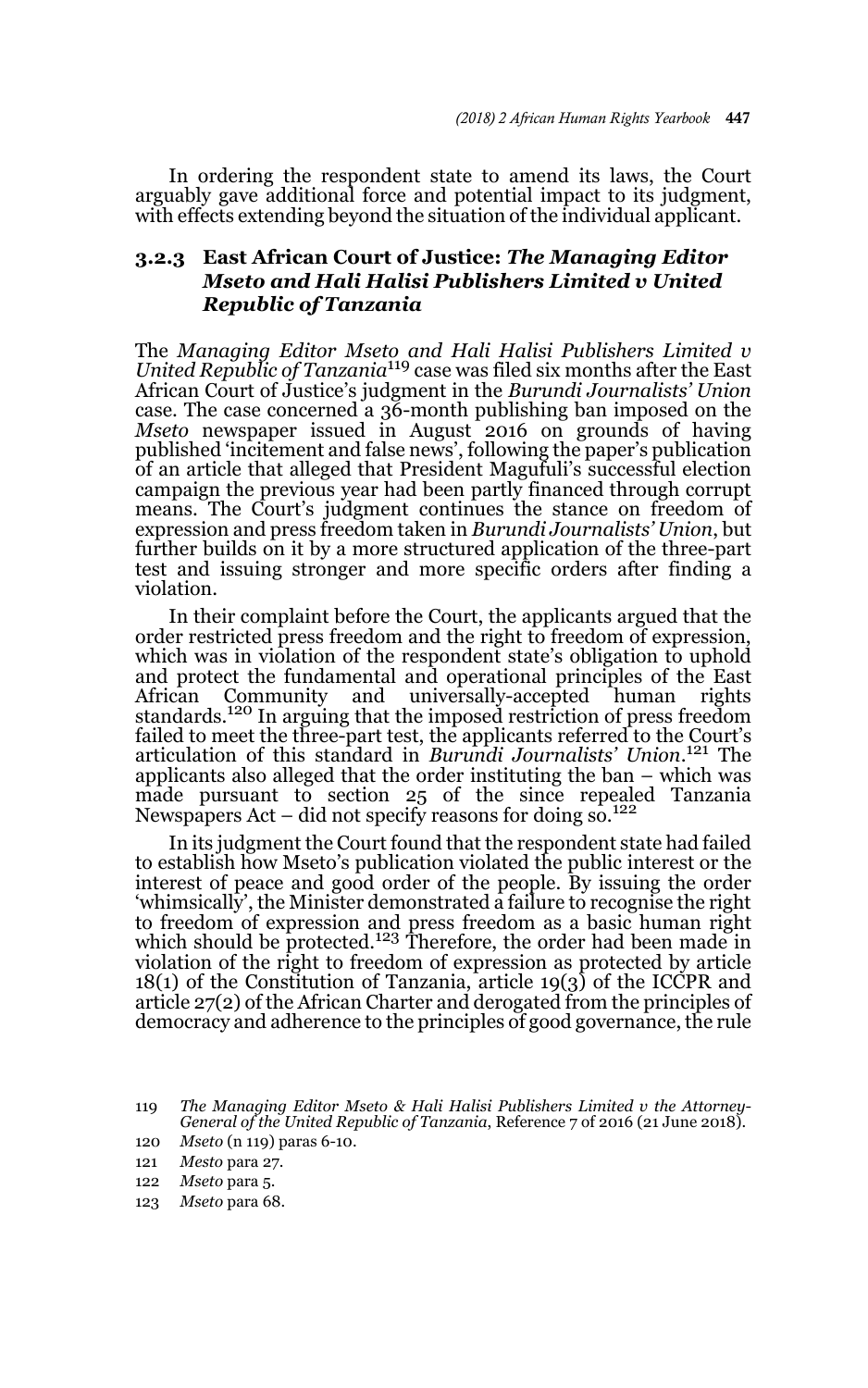of law and social justice. The Court also found that it failed to conform with and adhere to the principles of accountability and transparency.<sup>124</sup>

The Court repeated its usual finding in human rights matters that the provisions of articles 6(2), 7(d) and 8(1) of the Treaty are binding, not merely aspirational and justiciable, and that they create an obligation on every partner state to respect the principles of good governance and rule of law, which include accountability, transparency and the promotion and protection of democracy.125 The Court found that these principles had been violated in this case and that, while the rights to freedom of expression and press freedom were not absolute,126 the restrictions imposed in this case were unlawful, disproportionate and did not serve a legitimate or lawful aim.127 It cited from *Burundi Journalists' Union*, 128 concluding that it was

not in doubt that the rights to freedom of expression and free press run in tandem, and as rights guaranteed and also limited under law, may nonetheless also be described as human and democratic rights and freedoms which partner states should aspire to protect and promote through the enactment of national laws that achieve the objectives of good governance, more so the adherence to the principles of democracy, the rule of law, accountability, transparency, social justice, equal opportunities and gender equality.<sup>129</sup>

The Court also emphasised the importance of the press and its watchdog role in democratic societies:<sup>130</sup>

While it is not our place to determine whether the information published was correct or not, a knee jerk reaction to ban a publication, hours after the story hit the news stalls, cannot, in our view, be conduct that is within the parameters of the rule of law and good governance. Worse still, it cannot be, as the Minister suggested, that the President of a partner state cannot ever be mentioned in newspaper articles. That is the price of democracy and public watch dogs like the press must be allowed to operate freely within lawful boundaries.

Having held that the Minister had acted in breach of the Treaty, the Court ordered the resumption of the newspaper's publication as requested. The Court highlighted that, in accordance with article 38(3) of the Treaty, the respondent state was expected to take measures to implement this judgment within its internal legal mechanisms without delay.131

#### **3.3 Assessing the impact of adjudication gains**

As an overall observation, it is worth stressing that in the *Hydara*, *Konaté* and *FAJ* cases, the ECOWAS Court and African Court made unprecedented and landmark rulings on freedom of expression in Africa culminating in strong pronouncements on the right and the

- 124 *Mseto* para 68.
- 125 *Mseto* para 69.
- 126 *Mseto* para 59.
- 127 *Mseto* para 69.
- 128 *Mseto* paras 47-49, 64-65 & 67.
- 129 *Mseto* para 50.
- 130 *Mseto* para 72.
- 131 *Mseto* para 74.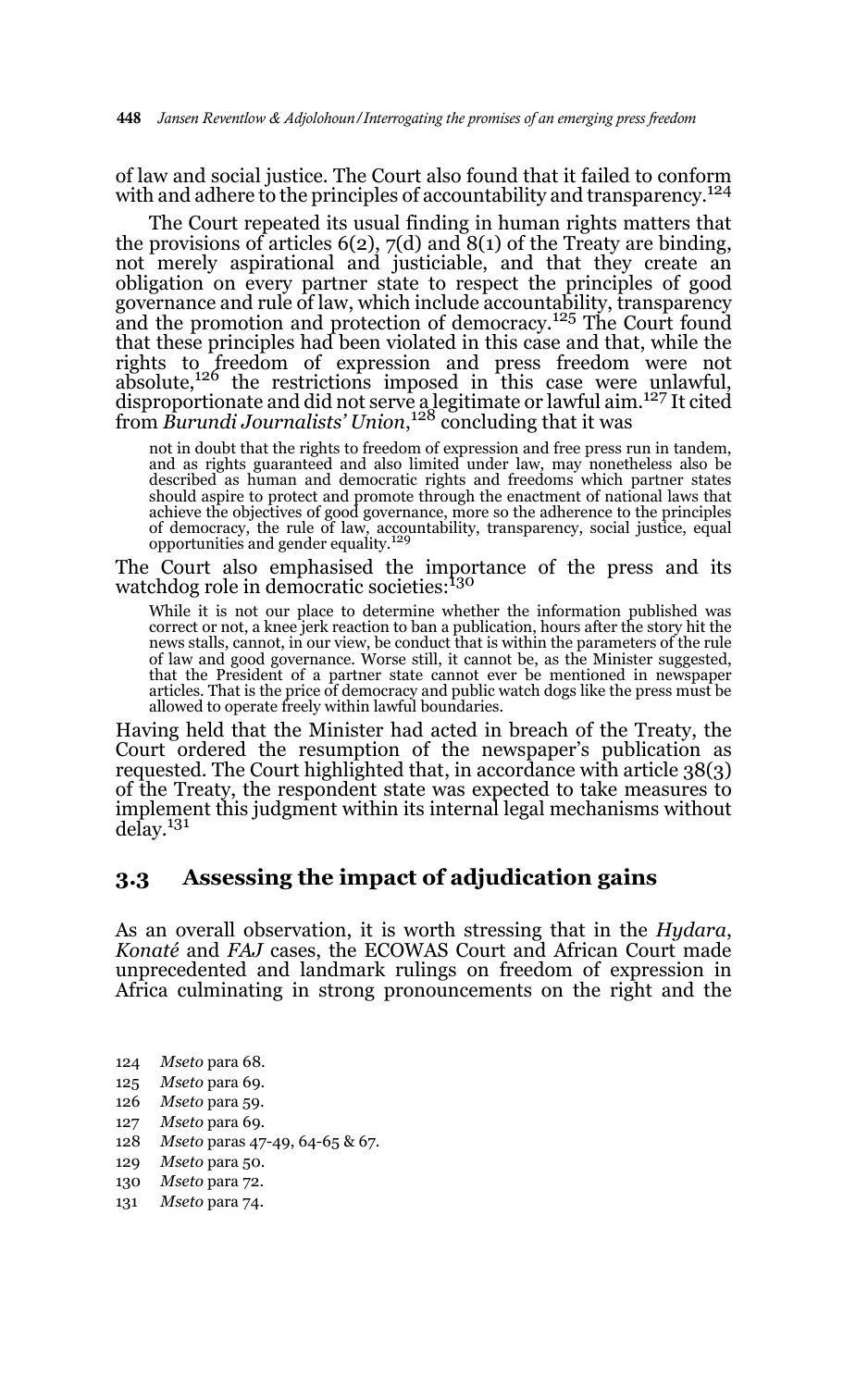limited grounds on which it can legitimately be curtailed. As similar cases related to freedom of expression and the criminalisation of speech are pending before the East African Court of Justice and the African Commission, it remains to be seen whether those adjudicatory bodies will build on the above-mentioned precedent, especially the *Konaté* judgment.

The African Commission is expected to issue a decision in the matter of *Nkusi and Mukakibibi v Rwanda* where two journalists complained of the violation of their rights to fair trial and freedom of expression after they were convicted and sentenced to 17 and seven years in prison, respectively.132 The complainants were jailed for genocide minimisation, threatening national security and defamation of the President after they had published pieces in local newspapers that were critical of the government. The Commission is yet to publicise its decision, and it will be interesting to see if its findings will be grounded in *Konaté* and potentially reveal a dialogue between the Commission and the Court in the development of its jurisprudence.

It will also be important to follow jurisprudential developments in the East African Court of Justice as it is considering at least two cases that concern press freedom. The first case is that of *Ssembuusi v Uganda*, which concerns the conviction of a journalist for criminal defamation.133 After he was convicted to payment of US \$400 or one year's imprisonment for a story he had reported on CBS radio on the disappearance of solar panels donated to Kalangala district by the African Development Bank, Ronald Ssembuusi took his case to the EACJ in 2015. He has since passed away, but the case continued in the name of a representative and is currently pending before the Court. The case was filed after the applicant had become aware of the *Konaté* decision and confirmation by the EACJ in the *Burundi Journalists' Union* case that press freedom issues fell within its jurisdiction.

Unlike *Burundi Journalists' Union*, the *Ssembuusi* case offers the EACJ a more concrete and individualised violation of freedom of expression to assess than a piece of legislation. However, a more abstract challenge to the Tanzanian Media Services Act in the matter of *Media Council of Tanzania & 2 Others v The Attorney-General of the United Republic of Tanzania*134 is also currently pending before the EACJ. It will be interesting to see whether the Court will follow the approach taken in *Mseto* in either or both of these cases.

The Gambia has not yet fully complied with the judgments delivered by the ECOWAS Court in the cases of *Manneh*, *Saidykhan* and *Hydara*. There are reports, however, that the government of The Gambia recently paid half of the damages award to Manneh's family.<sup>135</sup>

135 See Media Foundation for West Africa (n 38).

<sup>132</sup> See *Agnes Uwimana-Nkusi & Saidati Mukakibibi (represented by Medial Legal Defence Initiative) v Rwanda* Communication 426/12.

<sup>133</sup> See *Ronald Ssembuusi v TheAttorney-General of the Republic of Uganda*, Reference 16 of 2014.

<sup>134</sup> *Media Council of Tanzania & 2 Others v The Attorney-General of the United Republic of Tanzania*, Reference 2 of 2017.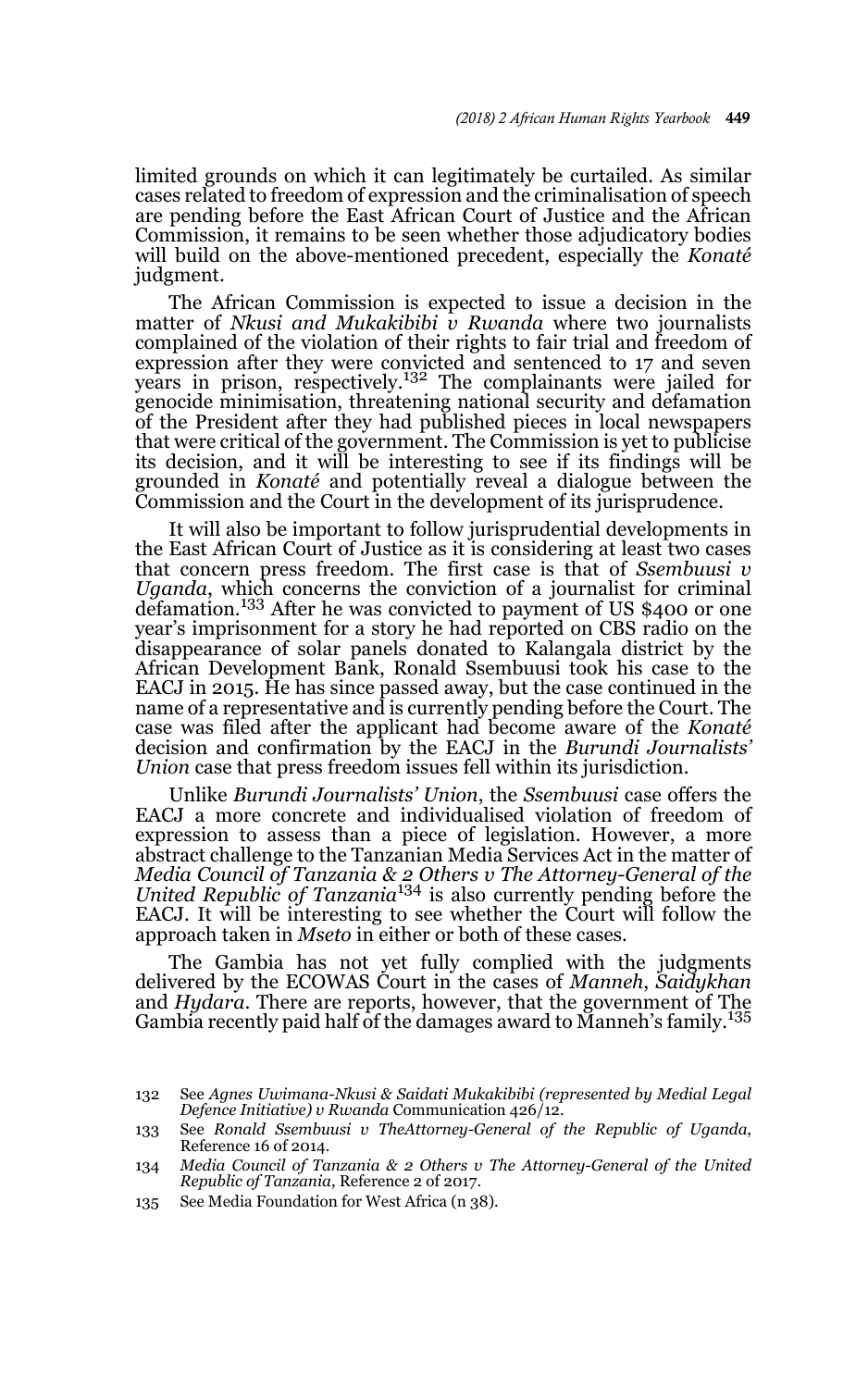It has also not yet complied with the judgment in the *FAJ* case, although that judgment of course is more recent in nature. While the reason for non-compliance was obvious under the Jammeh rule, The Gambia has changed power in early 2016 and the newly-elected authorities have pledged to implement the judgments. Furthermore, a legislative reform process for The Gambia's media laws has been announced.136 It is worth noting that the orders in the aforementioned judgments, except for the *FAJ* judgment, were mainly pecuniary and to release the plaintiffs. Legislative change, therefore, can only be expected from the judgment delivered in the *FAJ* case, which places the standards higher in advancing freedom of expression. Without doubt, the *FAJ* ruling has the potential to impact national freedom of expression-related law making and enforcement nationally and potentially at least across ECOWAS. The latter may be expected because the case resulted in an order to amend national laws similar provisions to which can be found in the domestic press laws of several other countries across the region.

There is evidence from stakeholders that Burkina Faso has complied with the judgments of the African Court at least partly for *Zongo* and fully for *Konaté*. Despite the importance of those two pronouncements, the changes they are believed to have led to cannot be exclusively attributed to them for lack of nexus. In a proper categorisation as per literature,137 Burkina's compliance must be termed as 'situational' because it would very unlikely have happened had the country not experienced regime change.138 So, while the judgments gave rise to their subsequent implementation, this may not have taken place had the rule of former Burkinabe President Blaise Compaoré not come to an end when it did. That being said, the judgments gave impetus to a number of positive actions and judgments concerning freedom of expression across the entire continent. One instance that may be quoted as a direct impact is the decision of the government of Côte d'Ivoire to withdraw a Bill it had tabled before parliament in mid-2017, which proposed fines of up to US \$5 000 and five years' imprisonment for certain press offences.139 As alluded to earlier, a criminal defamation law was struck down in Kenya, citing the *Konaté* decision,<sup>140</sup> and the recent judgment from the Lesotho High

136 The Point *Information minister talks about media law reform* (30 June 2017).

- 137 See F Viljoen & L Louw 'State compliance with the recommendations of the African Commission on Human and Peoples' Rights' (2007) 1 *American Journal of International Law* 5; HH Koh 'How is international human rights law enforced?' (1999) 74 *Indiana Law Journal* 1397.
- 138 On why African states have complied with judgments of regional human rights courts, see in general Viljoen & Louw (n 137); Adjolohoun (n 65) and V Ayeni 'State compliance with and influence of reparation orders by regional and subregional human rights tribunals in five selected African states' unpublished LLD thesis, University of Pretoria, 2018.
- 139 See MFWA 'Ivorian government withdraws controversial press Bill after MFWA petition' http://www.mfwa.org/ivorian-government-withdraws-controversial-press-bill-after-mfwa-petition/ (accessed 11 April 2018).
- 140 *Jacqueline Okuta* (n 2).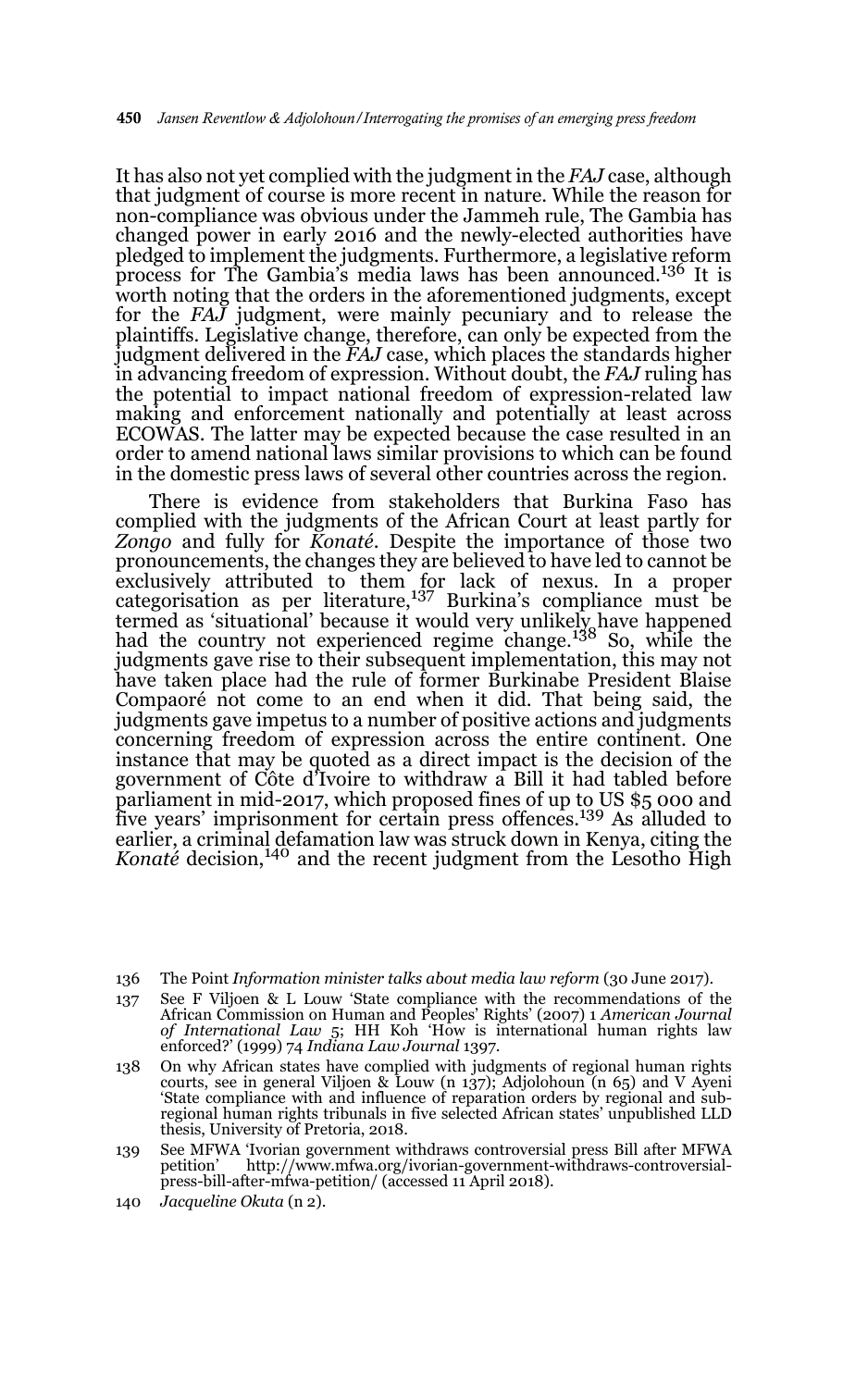Court finding that the offence of criminal defamation violated the right to freedom of expression also included a citation of *Konaté*. 141

The EACJ judgment in the *Burundian Journalists' Union* case has not been implemented, and the applicant has been unable to pursue implementation due to the political turmoil there, which has led the majority of Burundian journalist to flee the country.142 According to the 2016 Report from Freedom House,<sup>143</sup> Burundi's Parliament adopted changes to the media law in March 2015, repealing some of the controversial provisions. However, the President had not signed these as of the end of 2015. Media outlets and journalists continued to face legal harassment and arrests in 2015. In any event, Burundi cannot be a reference in the ongoing discussion granted the increasing political turmoil in that country following the President's pursuit of a third term. Journalists have been experiencing threats and physical attacks when reporting on the human rights violations which are being committed.<sup>144</sup>

So, will *Konaté* set journalists free? The forthcoming decisions by the EACJ and African Commission will give an indication of the answer to this question. If the direction in which the press freedom jurisprudence at the regional courts has been developing is followed, there is reason to be optimistic.

# **4 CONCLUSION**

Based on this critical review of African regional case law on press freedom, it can be argued that the judgment delivered by the African Court in the matter of *Lohé Issa Konaté v Burkina Faso* rightly generated hope for media professionals on the continent. The *Konaté* judgment played the dual role of being both a ground-breaking and a standard-setting pronouncement. In particular, the latter role has already manifested itself in an incremental trend towards the decriminalisation of defamation in the region. More generally, it also holds promise for future positive developments regarding democratic governance in Africa.

There are two trends that can be identified: first, a trend to internal standard building within the adjudicatory bodies; and, second, a trend of jurisprudential judicial dialogue. With respect to internal standard building, both the ECOWAS Court and the EACJ provide relevant illustrations. The ECOWAS Court judgment in *FAJ* was the result of an incremental jurisprudential process. It started with the minimal

- 141 *Basildon Peta* (n 4) para 21.
- 142 See electronic interview with Advocate Nani Jansen Reventlow, 6 October 2016.
- 143 Freedom House is an independent watchdog organisation dedicated to the expansion of freedom and democracy around the world founded in 1941, New York City in the USA.
- 144 See OHCHR 'Oral briefing by the members of the Commission of Inquiry on Burundi to the Human Rights Council' 27 June 2018 https://www.ohchr.org/en/ NewsEvents/Pages/DisplayNews.aspx?NewsID=23274&LangID=E 21 August 2018).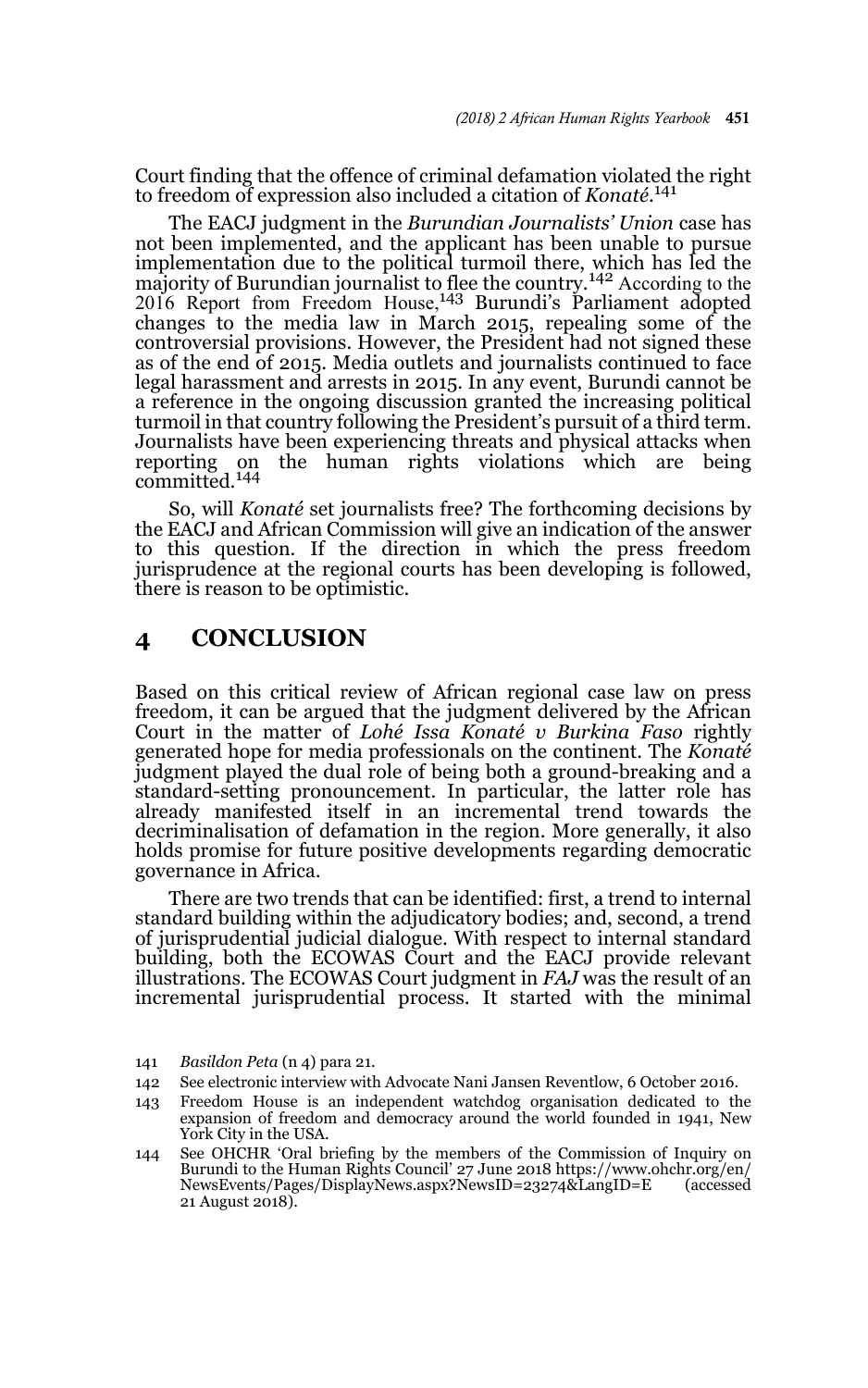standards set out in the *Manneh* and *Saidykhan* cases, which led, via *Hydara*, to the strong press freedom statements made in *FAJ*. Similarly, in building its determinative argument in the *Mseto* judgment, the EACJ quoted its previous decision in the *Burundian Journalists' Union* case. The exception in this regard is the African Court's *Konaté* judgment, which only referred to its previous decision in *Zongo* in considering the admissibility of the matter.

Regarding jurisprudential dialogue, the *Konaté* judgment arguably takes the lead. For instance, the ECOWAS Court cited *Konaté* in its *FAJ* judgment. While the case concerns a number of individual claims, the judgment sets a regional standard for West Africa. It is of course important to note that the African Court relied on the African Commission by, among others, expressly citing the Commission's *Media Rights Agenda* decision in examining the critical element of the level of criticism which should be tolerated by public figures or officials. Through this lens, it may be suggested that the pronouncement in *Konaté* judicialised the Commission's case law, including its findings in *Media Rights Agenda*.

The *Konaté* judgment, however, did more. As opposed to, for instance, the *Mseto* ruling of the EACJ, *Konaté* inaugurated a postindividual trend by making an order intended to align national legislation with international freedom of expression standards and therefore created a potential for wider impact. *FAJ*, which reflected on *Konaté*, subsequently did the same. In doing so, *Konaté* sent a regional signal on the need to abolish open-ended legislation that allows for abuse through discretionary application. The emerging influence observed among regional adjudicators has arguably begun to find resonance in domestic courts as seen earlier in Kenya and Lesotho.

The jurisprudential movement launched by *Konaté* also holds promise regarding the improvement of democratic governance in Africa. The central statement that emerges as a common denominator in all the cases discussed is that protecting press freedom is critical in affirming Africa's democratic societies. It remains to be seen whether, with the benefit of strategic litigation, innovative regional and national adjudicators, and politically willing governments, Africa will move towards maintaining a free press that ensures public accountability.

In moving towards this goal, follow-up litigation is critical. Lessons can be learned in this regard from at least two litigation projects initiated before the ECOWAS Court. The first led to the *Koraou Slavery* judgment,<sup>145</sup> which since it was delivered in 2008 did not attract a single follow-up case, while the scourge of slavery remains prevalent in Niger and many other countries in the region.<sup>146</sup> The second case is that of *SERAP (Education) v Nigeria*, 147 which critically addressed corruption as a violation of economic and social rights. The case, as

<sup>145</sup> See *Khadidjatou Mani Koraou v Niger* (2008) AHRLR 182 (ECOWAS 2008).

<sup>146</sup> See H Adjolohoun 'The ECOWAS Court as a human rights promoter? Assessing five years' impact of the Koraou Slavery judgment' (2013) 31 *Netherlands Quarterly of Human Rights* 342.

<sup>147</sup> See *SERAP v Nigeria* (*Education*) ECW/CCJ/ JUD/07/10 (10 October 2010).